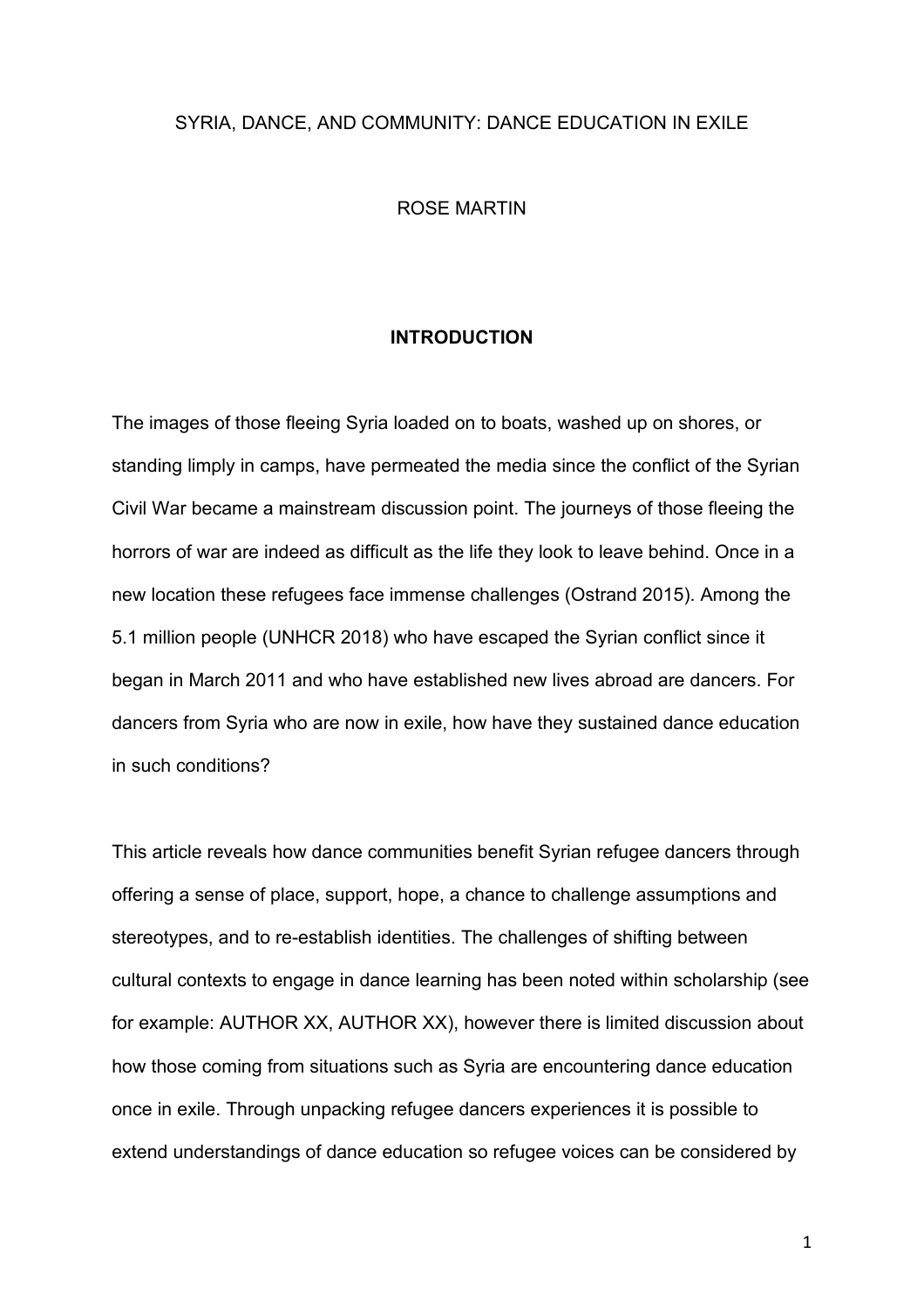dance researchers, educators, and organizations working with dancers from such contexts. Key issues pertaining to concerns such as sense of place, support, hope, identity, and assumptions are explored in this article through critical reflection on the narratives of three dancers – Sara, Leila and Nadia – who are all from Damascus, and now live in exile in Germany.

From the outset there are several aspects of this research that are to be acknowledged and openly articulated. This is to create transparency of my position as the researcher, the viewing of the women's narratives, and the anticipated tensions that may emerge in the reading of this work. I am not a researcher from Syria, nor am I a researcher from the wider Middle Eastern region. Rather, I am a researcher from New Zealand, a location well removed from the hostilities and political frictions that have been plaguing in the region for years. However, over the past decade, I have lived and worked in Amman, Beirut, Ramallah, Cairo and Damascus, and this has allowed me insight to the contexts I research and write about. I have built professional and personal relationships with dancers and dance communities in these locations, and these connections continued as individuals moved around the world. The three women who I focus on in this article – Sarah, Leila and Nadia – were either past colleagues from my time in Damascus over 2009 and 2010, or people I met through dance acquaintances from Syria.

To understand the context of contemporary experiences of dance education of Syrian dancers in light of the Civil War, it can be helpful to briefly look at the past. Prior to the Civil War there was a rich and diverse artistic scene in Syria, and dance education in Syria has a long history (Adwan 2016; Silverstein 2012). Non-formal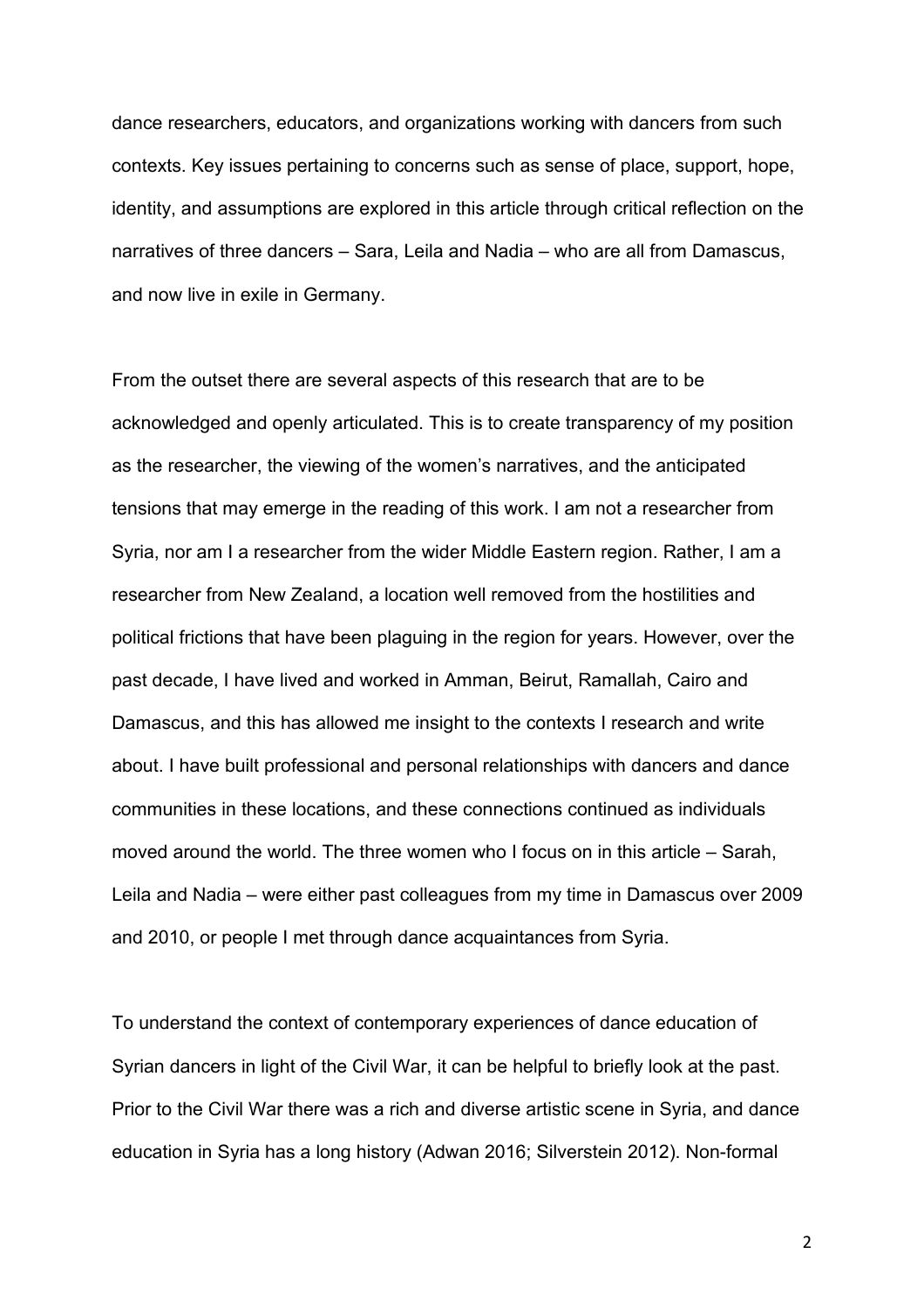dance learning has often taken place in homes and community settings, and more formal teaching of dance in Syria has been heavily influenced by practices from Europe and Russia. Such influences are illustrated through the established statesponsored dance training institutes, such as the Higher Institute of Dramatic Art in Damascus, which have been modelled on European conservatories and the international education of young Syrian dance practitioners in Europe and North America (AUTHOR XX).

Arts practices have continued in Syria since the outbreak of the Civil War, however, a lack of resources and the volatile political condition have made it challenging for activities to continue. Many artists have left Syria due to the violence, instability, limited opportunities, harsh living conditions, and political oppression, leaving a dwindling community of practitioners in Syria who have limited ability to sustain or share their artistic work with others. Through personal anecdotes from Syrian dance practitioners it is clear that in 2018, seven years after the Civil War started, institutions such as the Higher Institute of Dramatic Art are still training dancers, albeit with a very small number of students, limited resources, and very few teachers. The Opera House, next to the Higher Institute compound in Damascus, came under mortar attack in 2014, and it is clear that the future for any dancer graduating from the Institute is precarious. Dance groups and companies across Syria also provided a location for receiving formal dance education, however many of these groups have been re-established in exile. For example, Enana Dance Theatre which was formally based in Damascus is now based in Dubai, with Enana Ballet Academy having established studios in Dubai, Qatar and Canada.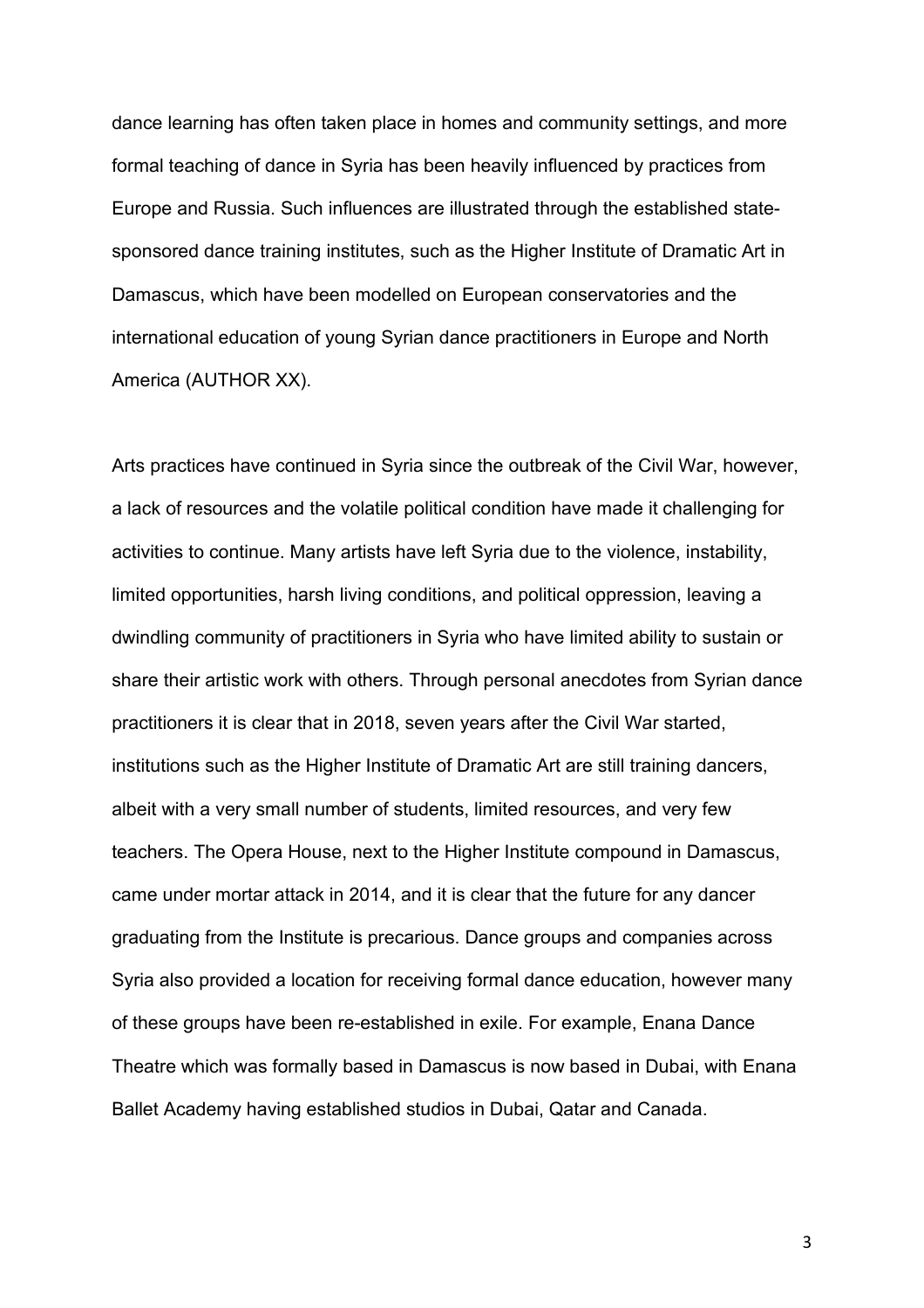In recognizing my distance from the context that Sara, Leila and Nadia have encountered it can also be viewed that there is no intention to use the narratives shared as a way to create a representation of *all* Syrian dancers, or the feelings encountered by others who have been through similar experiences. Rather, through focusing on a small cohort there is an opportunity for deep discussions to emerge, paving the way for further investigations to develop.

This research is woven with ethical considerations, and care is required when dealing with sensitive encounters such as memories of war and displacement. Institutional ethical approval was gained in advance of the research processes and approaches to the participants. I decided that the dancers would be identified by pseudonyms, and identifiable details of individuals they mentioned in discussions would be removed. While such actions looked after how the participants would be identified and how the material they shared would be managed and disseminated, there were moments in the research process where traumatic experiences were discussed. These moments required care and sensitive negotiation. Through conversations, sharing and re-sharing of material between the participants and I, and by taking time in establishing that they were indeed comfortable to offer certain stories, reflections and ideas, the narratives in this article were shaped.

The experiences Sara, Leila and Nadia share, were built over time, as our relationships for this research evolved. I met with them in the German cities of Essen and Berlin in late 2017 and early 2018. Through a process of individual unstructured interviews over a period of three months, we had conversations that spanned a variety of topics. Often we talked in cafes, having cups of tea or coffee, which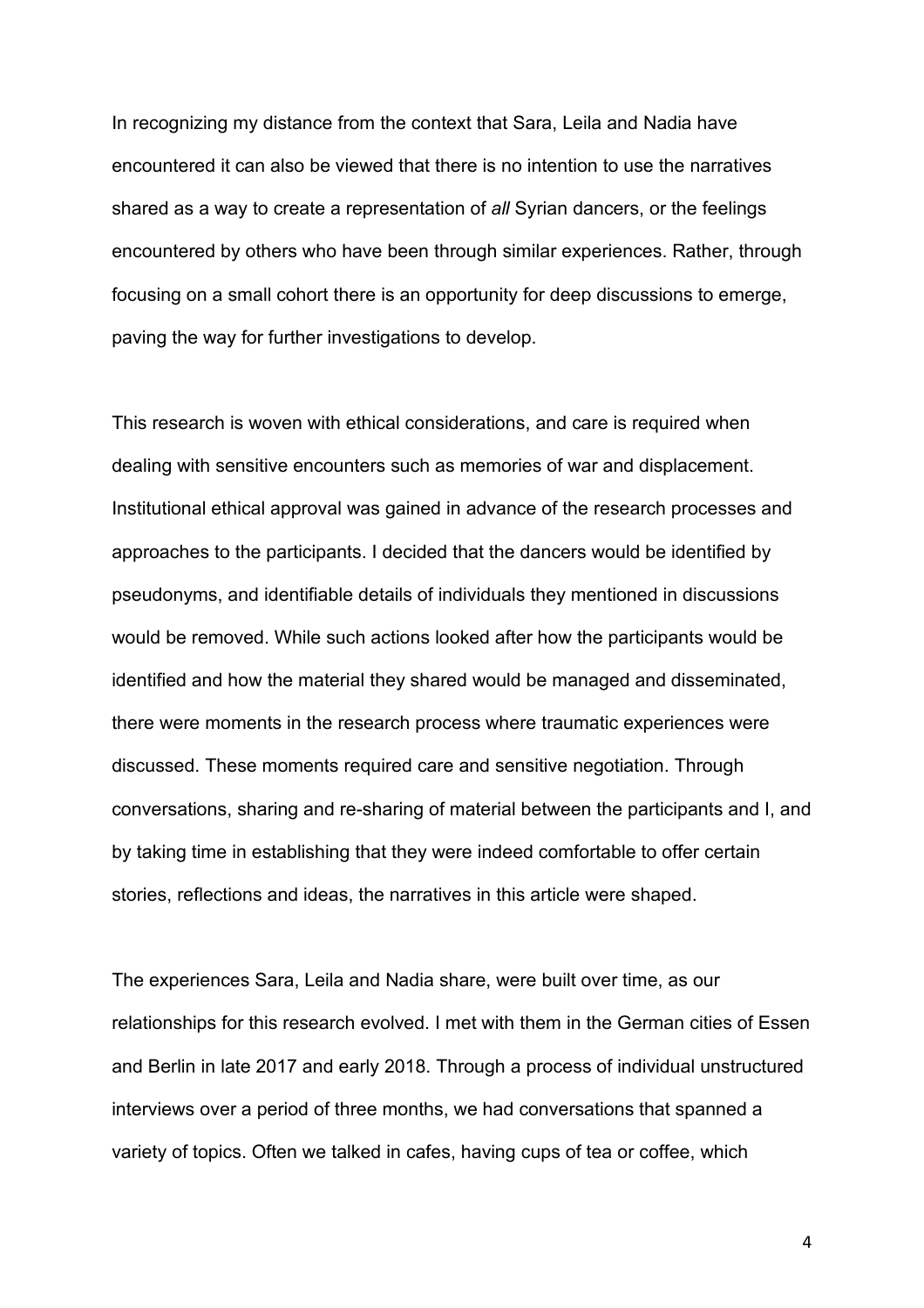created a conversational feeling to our dialogue. Other times I talked with them in a dance studio, between rehearsals or classes, or in their homes. Our conversations deviated in many directions, we frequently talked about nothing related to their experiences of displacement, dance, or dance education. However, in the moments of talking about a certain recipe, a new pair of shoes, or a movie that one of us had recently seen, space was created for thoughts and personal insights. This opening up took time. I was cautious not to push the conversation, but rather to allow the dancers to share what they felt comfortable with in that moment. Our conversations were recorded, usually on my phone that I placed as discreetly as possible at the side of a table or held in my hand.

As noted prior, Sara, Leila and Nadia are all from Damascus. They graduated from the Dance Department at the Higher Institute of Dramatic Art in Damascus over the past decade, where they studied contemporary dance and / or ballet. Each then had professional dance careers prior to the Civil War commencing. Each had a different experience of the War and then also the journey to arrive in Europe. All now reside in Germany, and are enrolled in tertiary dance programmes with the intention of gaining a Bachelor's or Master's qualification in dance performance or dance education. It can be noted that they are at different stages of their tertiary dance education qualifications in Germany. Sara left Syria in early 2013, traveling alone and using a smuggler to assist her journey. She arrived in Germany several months later after periods of time in Greece and Austria. Sara now lives in Berlin and is studying for a Master's degree in dance pedagogy, with a focus on ballet education. Leila departed Damascus in mid-2014, firstly traveling north, crossing into Turkey, spending time in Istanbul before leaving for Germany in late 2016. She now also lives in Berlin,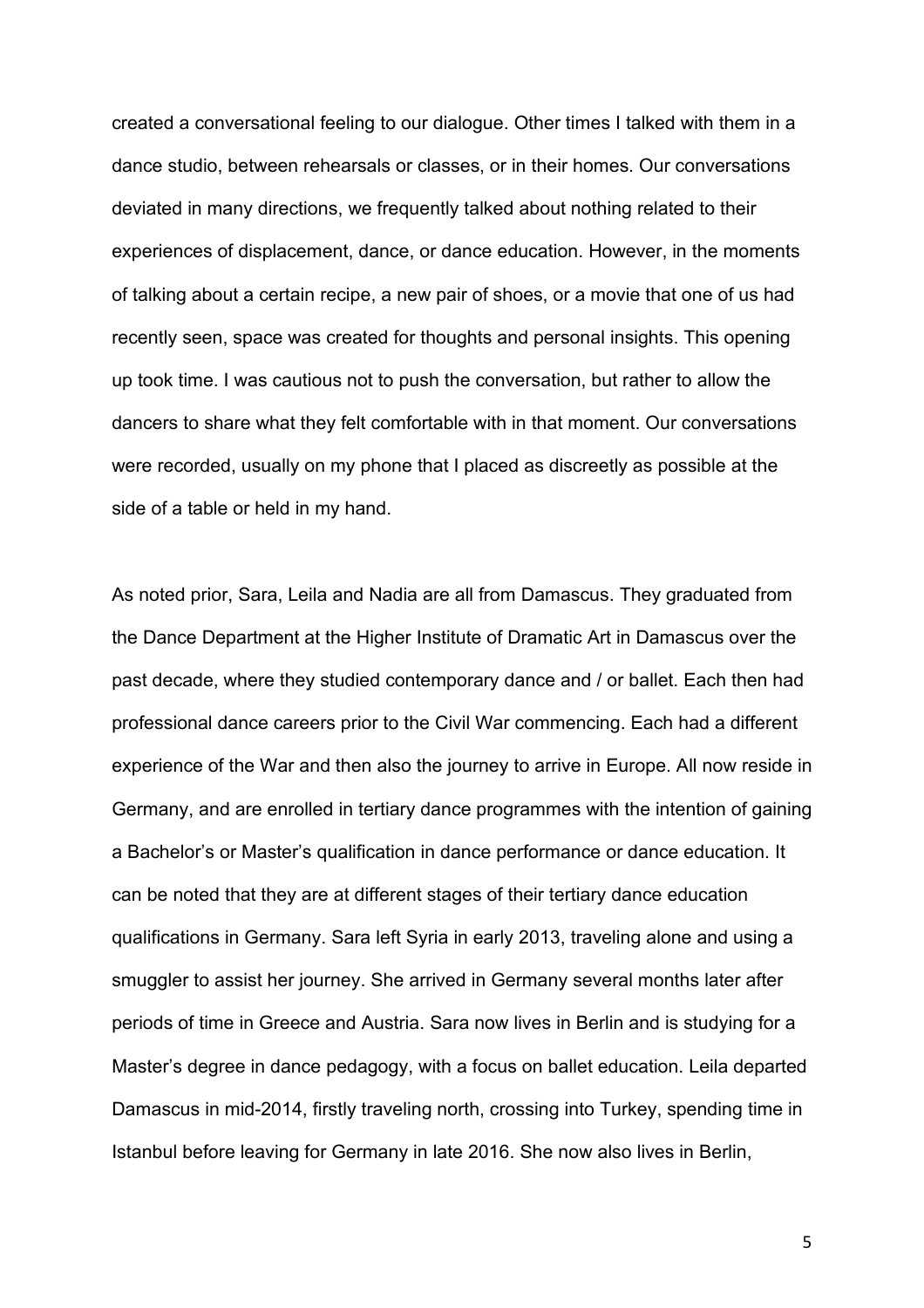studying for a Bachelor's degree in dance performance, majoring in choreography. Nadia left Syria most recently in early 2017. She went to Beirut and then on to Europe, arriving in Germany in mid-2017. She now lives in Essen and is engaged in studies for a Bachelor's in contemporary dance performance. All three left close family behind in Syria, and while they have friends, cousins, aunts, uncles, and in some cases siblings in Germany, they have generally had to navigate the exile experience alone. Often it was not possible for the dancers parents and siblings to join them on the journey to Europe due to the immense cost associated with the travel and the family responsibilities they had in Syria. It was also perceived that there was less risk involved (for example being caught by officials at border crossings or in conflict when moving between Syrian cities) when traveling alone or in a small group.

As Leila, Nadia and Sara have moved between locations they have had diverse experiences of sustaining their dance practices. In Germany they have found various ways to re-establish, develop and shift their dance education. Through a process of thematic analysis, the following sections delve into these shifts with a particular focus on how a dance community benefits Syrian refugee dancers such as Leila, Nadia and Sara. Their narratives reveal some of the challenges, distinctions and surprises of engaging in dance education in exile, highlighting how dance communities offer a sense of place, support, hope, an opportunity to challenge stereotypes and reestablish identities.

### **"I FOUND MY 'PLACE' TO DANCE": COMMUNITY, SUPPORT, SPACE AND OPPORTUNITIES FOR DANCE EDUCATION WHEN IN EXILE**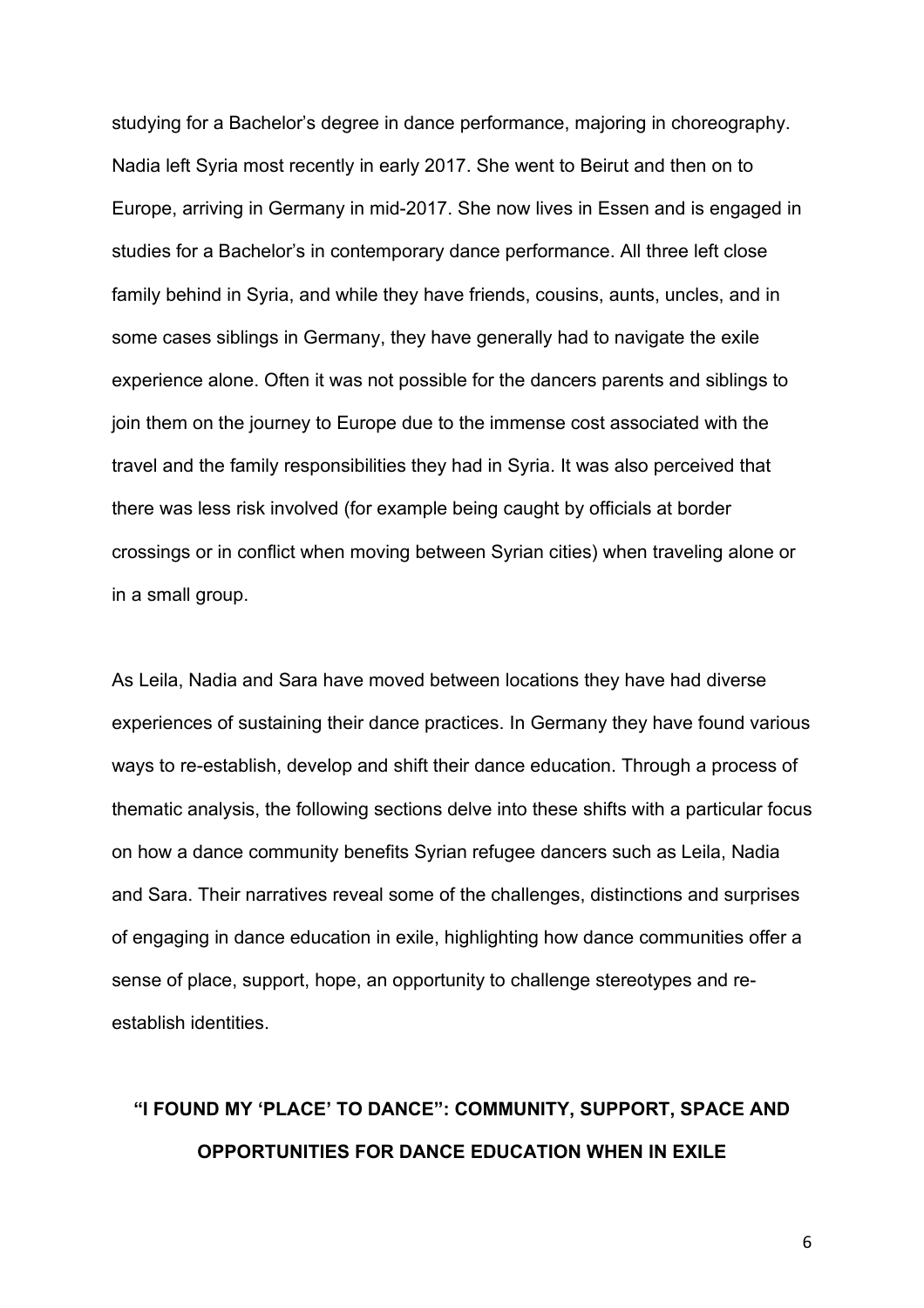From the three dancers experiences it is clear that dance communities benefit Syrian refugee dancers through offering a sense of place, support and opportunities. The notion that dance education fosters and extends the sense of community is not a new concept (see for example: Amans 2017; Houston 2005; Parrish 2009). However, the notion of community building is not often linked to formal tertiary dance learning experiences, nor has it been frequently acknowledged in relation to dancers experiencing exile as a result of conflicts such as the Syrian Civil War. However, what emerged from the narratives shared by Sara, Nadia and Leila were their interactions with dance communities and the opportunities communities offered them to continue to dance, even in the most turbulent times. For example, Sara shared that:

I arrived in Germany and had no idea where I might find a dance class, let alone a good dance school or company. It was luck that I found a studio, and even though it was mainly teaching kids, I felt like I had found a 'home'. I turned up for class, the teacher was so nice to me, she let me join any class I wanted. I was welcomed, people were interested in me as a dancer, not as a refugee, and that I had people around me looking out for me.

While Sara's initial experience of dance education in Germany was at a local private dance school, it is clear within her narrative that this provided her with a starting point to then extend her understandings and networks of dance education in Germany. Those who find themselves in situations of exile have lost many of their former social and professional relationships, and they find themselves needing to form new ones (Kovacev and Shute 2004). The process of developing initial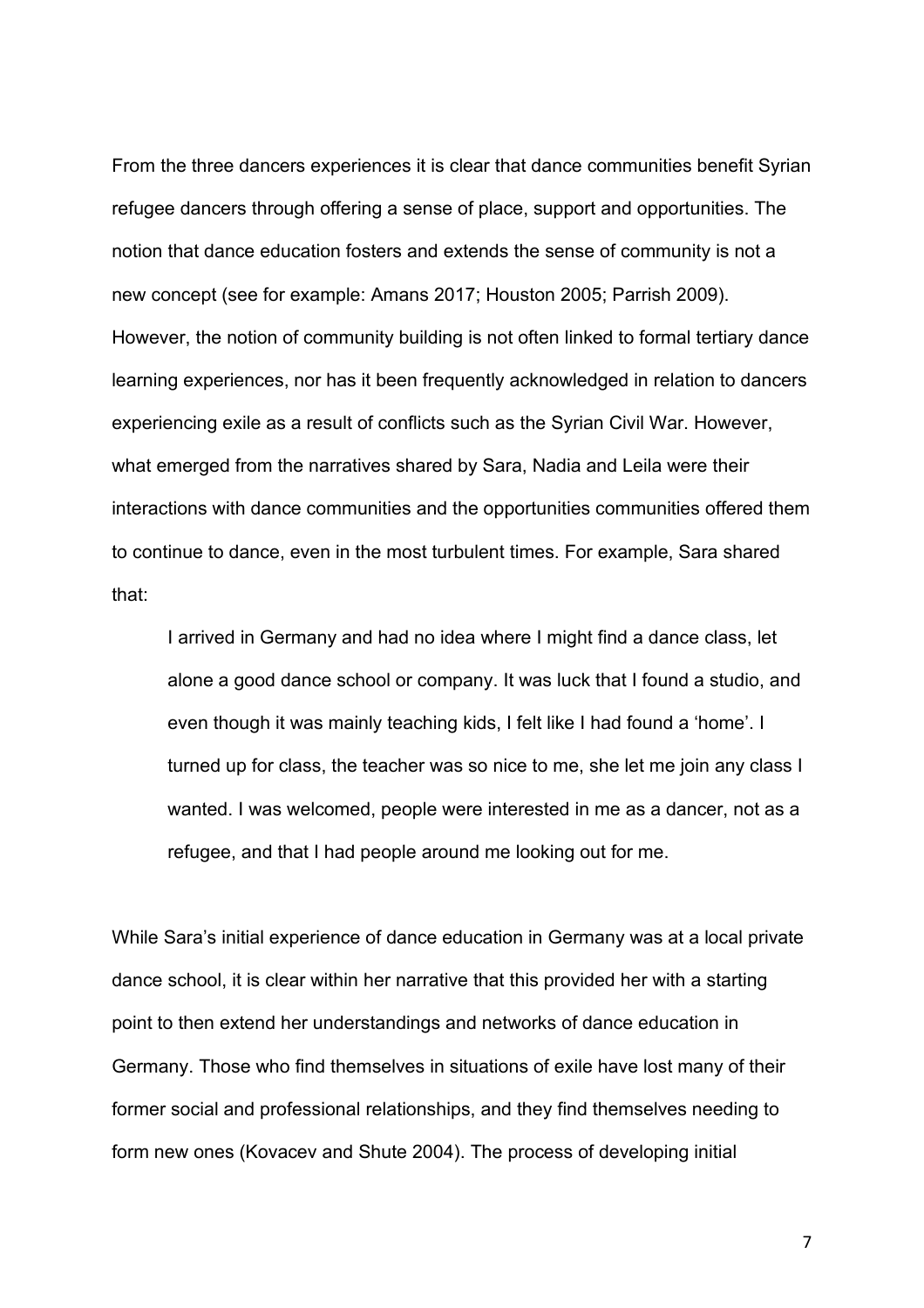networks, gaining social support and finding a location to take a dance class could be extremely challenging. Sara explains that she felt that it was 'luck' that enabled her to find a studio, rather than support from the resettlement process or organizations that were assisting with her adjustment to Germany. This notion of support could be viewed through Cohen and Wills's (1985) frame of social support where four categories are noted - emotional support (where a person is valued and accepted), informational support (help to define and understand problematic events), social companionship (time with others in activities) and finally, instrumental support (provision of financial and material resources). It could be that for many organizations that assist with resettlement processes, a dance class could be viewed outside the instrumental support they provide. Sara's experience illuminates that for those who look to sustain their dance practices, a dance class could be instrumental to their sense of belonging in their new home. Therefore, holistic approaches from organizations and individuals offering instrumental support can continued to be encouraged, and experiences such as those shared by Sara reiterate that dance educators and organizations could look towards ways to work with those offering instrumental support to refugee communities.

At the same time there is also a well-established association noted within the literature between the quality of people's relationships and their adjustment to their new home environment (Mels, Derluyn and Broekaert 2008). Sara mentions the dance teacher being nice and that she felt that those at the studio were interested in her as a dancer first and foremost, rather than as a refugee. These relationships and interactions with those in her new dance community have offered Sara a way to feel a sense of value and belonging, connecting to Cohen and Wills's (1985) frame of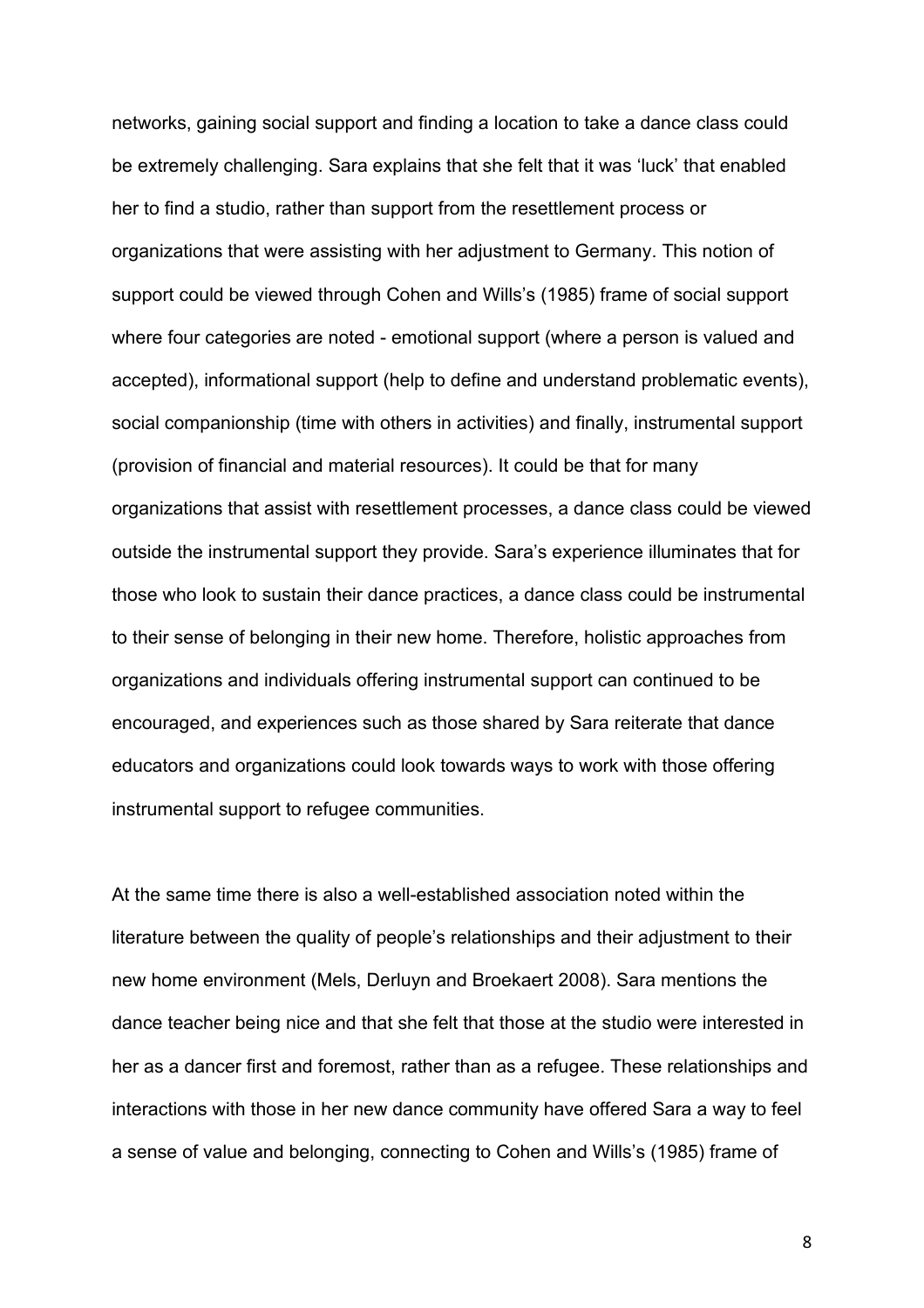emotional support. This reminds us as dance educators to continue to foster spaces that are welcoming and to be open and interested in the diverse backgrounds of individuals who attend classes. Like Sara, Leila also found a dance studio to attend once she settled in Germany. However, finding a sense of belonging in the dance community took a little longer. She shared that,

I tried three different studios. I found them all so different to the training I had in Syria. I had finished my education in dance, I was a professional dancer, and there I was taking kids class. I was embarrassed and felt like everything I knew was ignored by the teachers here. They talked to me like I had never taken ballet class before. It was only when a few months later I found an adults studio that was at a professional level that I began to feel like, "ah, now I belong". I was around people more like me – in dance background and level – and they appreciated what I had done in Syria.

Leila reveals that she felt embarrassed joining a class with children and that her prior knowledge and experience was not initially appreciated in her new learning environment. Acknowledgement of the years of dance education a student may carry with them is something that can often been ignored when moving to a different context (McCarthy-Brown 2009; Melchior 2011). As Nyama McCarthy-Brown (2009) explains, "[o]ne cannot welcome students into the classroom and ask them (often in some subliminal way) to leave their culture outside" (125). Therefore, it could be asked: how might dance communities and educators work to not only accept the backgrounds and knowledges their students bring to the learning environments, but also incorporate and celebrate these differences? Like Leila's reflections on feeling that a sense of community was found when she was working alongside those who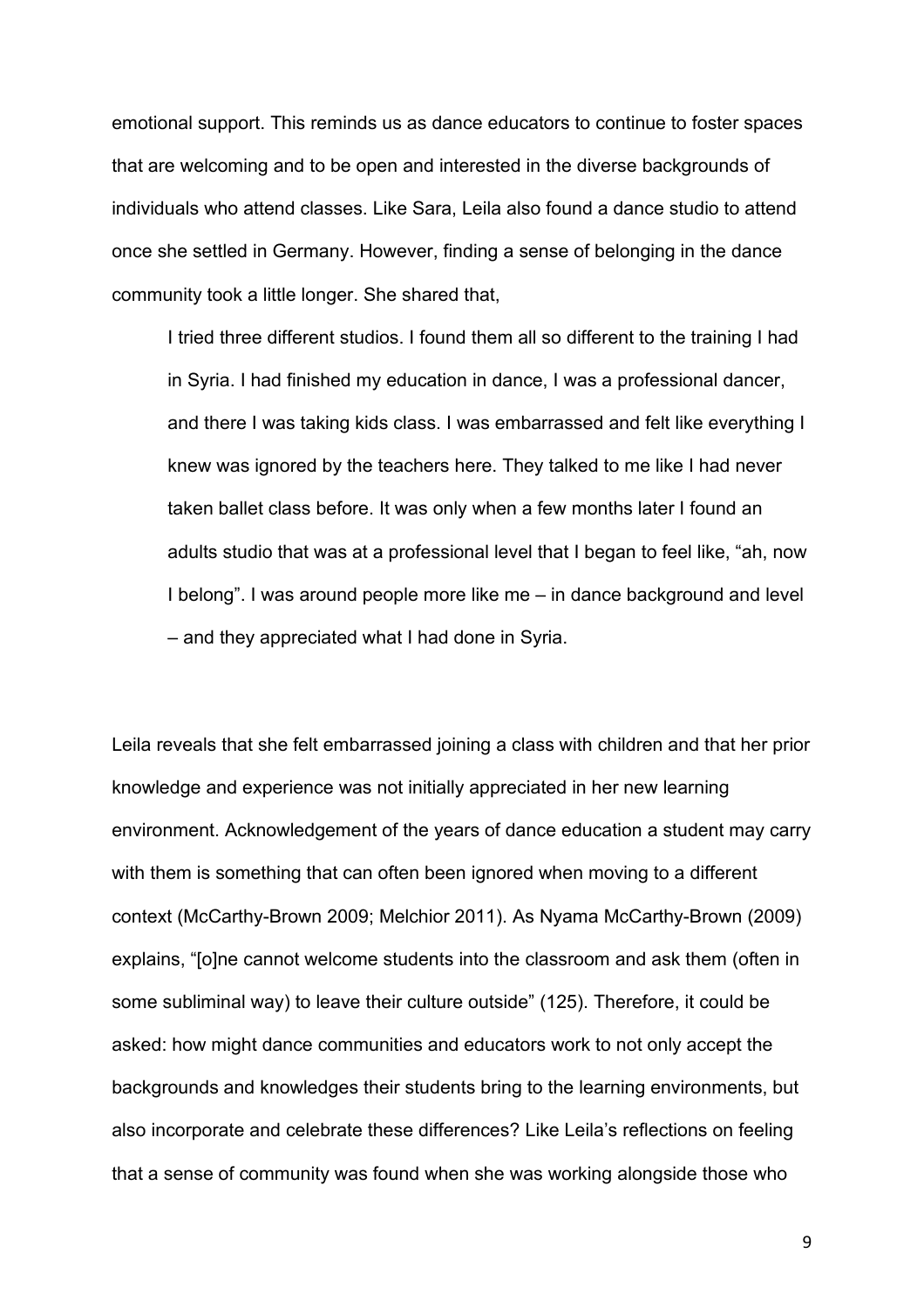she felt she was equal with, Nadia also spoke of this being a vital aspect of what enabled her to connect with her dance community while also reflecting on individuals that supported her to find a dance community in Germany. She explained that,

I met two young women who were volunteers in the welcome center I was living in. They knew nothing about dance, they were not dancers, but they really helped me because they listened to me. They *really* listened. When I told them how upset I was about not finding a place to take [dance] class they asked around to help me find a place. Just having two people who were willing to listen to what I needed made all the difference.

Now I am in University I feel like have a group of people around me, dancing with me, people who get me. Even though I have already done university dance, that was in a different context, learning different things. Now, here in Germany I feel that I can teach the people I am learning alongside, and at the same time I am always learning from them. It took a while for our class to bond, but now I really feel like they are my family.

The emotional support that can come through feeling valued and accepted is something that resonates through Nadia's experience. Nadia mentioned that she had support from two women that she felt listened to her. It has been expressed that empathy, reassurance and advocacy are key qualities that assist newly arrived refugees feel support (Pottie, Greenaway, Hassan, Hui, and Kirmayer 2016). We cannot ignore how these qualities might exist within dance learning contexts. When discussing dance communities and individual's support and assistance, the three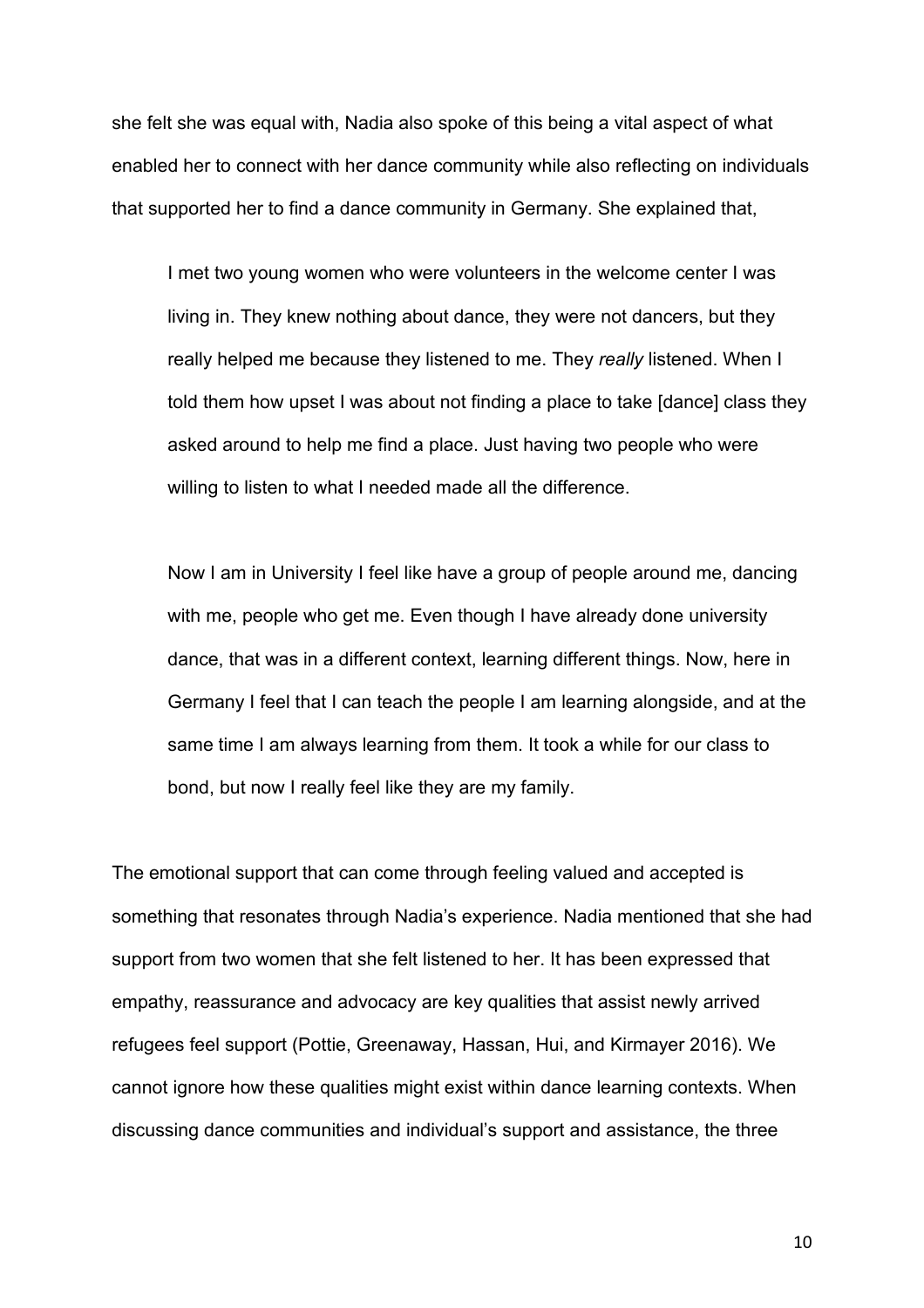dancers also noted the significance of having a physical dance space to attend. This physical space offered a location of community for the dancers. Leila explained,

I went to Dock [1](#page-10-0)1<sup>1</sup> and said to them, "I don't have permission to work for money, but I can work here voluntarily and maybe I can attend classes for free – like an exchange." They told me, "oh yeah, of course, you can do that." I started, and this was when I really started to get back into my body and into my muscles. The months of traveling, living in camps and moving all the time took a toll on my training. At Dock 11 I could see performances, I could train, I could meet new people. It was amazing, and this is where I felt my spirit was coming back. To have a place to go every day, to have people to talk to about dance, this really helped me feel like, "yes, even after all I have been through, I am still a dancer."

Leila's reflections on having a location in Berlin to attend on a regular basis connects to discussions of how a 'sense of place' might offer feelings of community and belongng. Hazel Easthope (2004) explains that "notions of place are important in all aspects of life" (128) with ideas of what place might be intertweaving with "ideas of community, collective memory, group (and individual) identity, political organization and capital flows" (128). While there is debate over what constitutes space and place (Cresswell 1996, 2004; Easthope 2004, 2009; Malpas 1999), it appears that there seems to be an understanding that different people have different bonds to places. A sense of place develops from one's own experiences (Arefi 1999; Cresswell 1996), with the concept of place being entwined with self and collective identity and

<span id="page-10-0"></span><sup>1</sup> Dock 11 is a dance venue in Prenzlauer Berg, Berlin, where dance training and performance is a focus. The organization and venue hosts numerous performances, workshops, and events for the contemporary dance community in Berlin. See:<http://www.dock11-berlin.de/>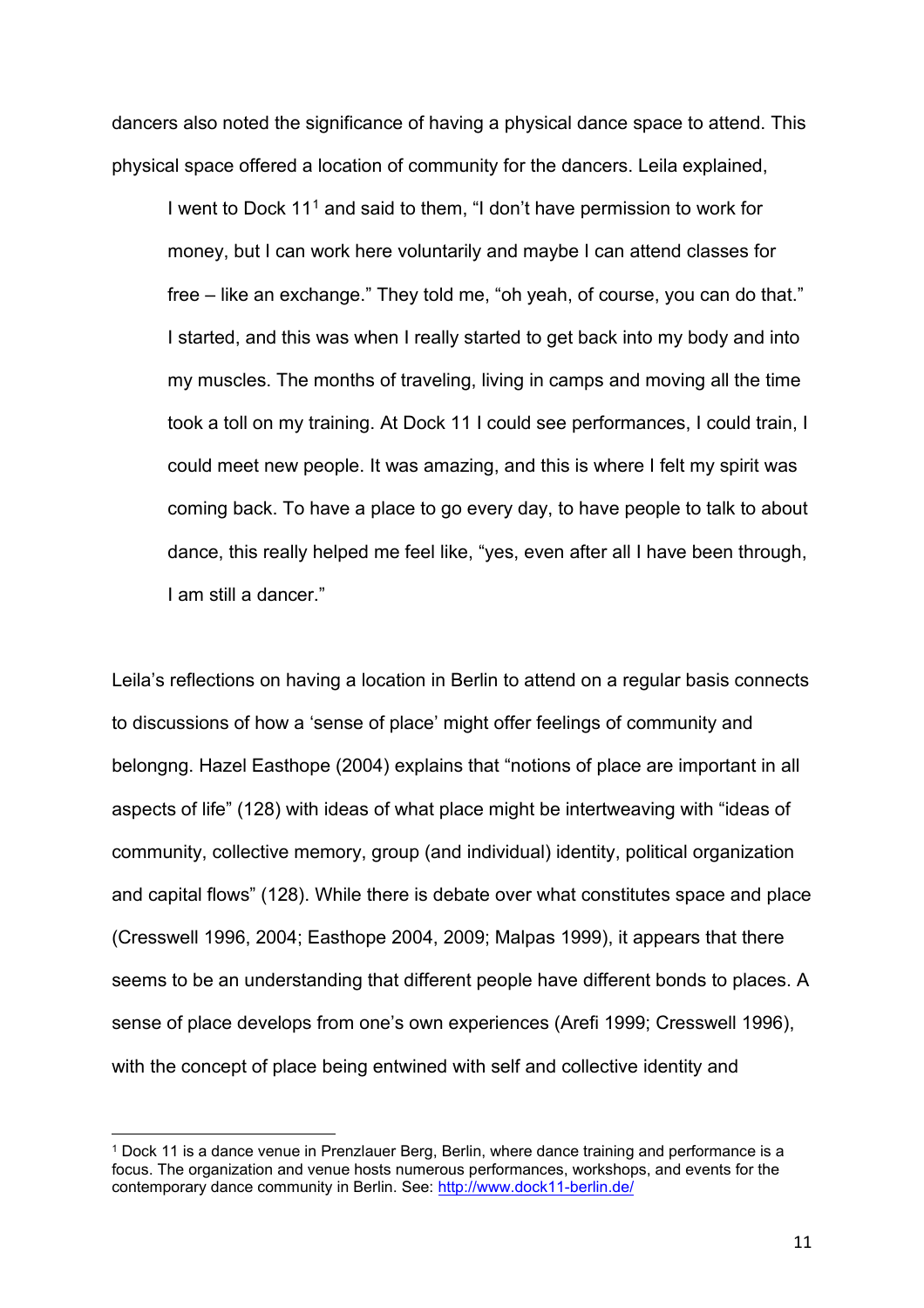community. Studies have also noted how familiar architectural / built environments might create and sustain a sense of place, foster community identity, and structure social relations (Mazumdar, Mazumdar, Docuyanan and McLaughlin 2000). The dance studio could be viewed as a space that offers familiarity for dancers such as Leila. Thus far the three dancers narratives reveal how finding dance communities was of value for them in their new locations in Germany, and assisted them to feel a sense of place, build relationships, gain support and have opportunitites as refugee dancers.

## **"YOU DON'T LOOK LIKE A SYRIAN DANCER": ASSUMPTIONS, STEREOTYPES AND EXPECTATIONS IN THE DANCE LEARNING ENVIRONMENT**

Leila, Sara and Nadia's narratives all highlight how in their new dance education environments in Germany they were offered a chance to challenge stereotypes and assumptions and shift expectations. Moving between different cultural, social and geographical locations can bring challenges in relation to the assumptions, stereotypes and expectations that individuals might face. Discussions in the literature have explored these assumptions at length regarding the experiences of those coming from contexts such as Syria (El-Enany 2016; Lokot 2018), women dancing from this part of the world (AUTHOR XX, XX, XX), and those who find themselves as refugees or displaced persons in exile (Zetter 1991). All three dancers shared moments where they encountered racism in their dance learning environments, specifically this racism they faced could be viewed as what has been described in literature as everyday racism (Essed 1991). Everyday racism tends to be subtle, can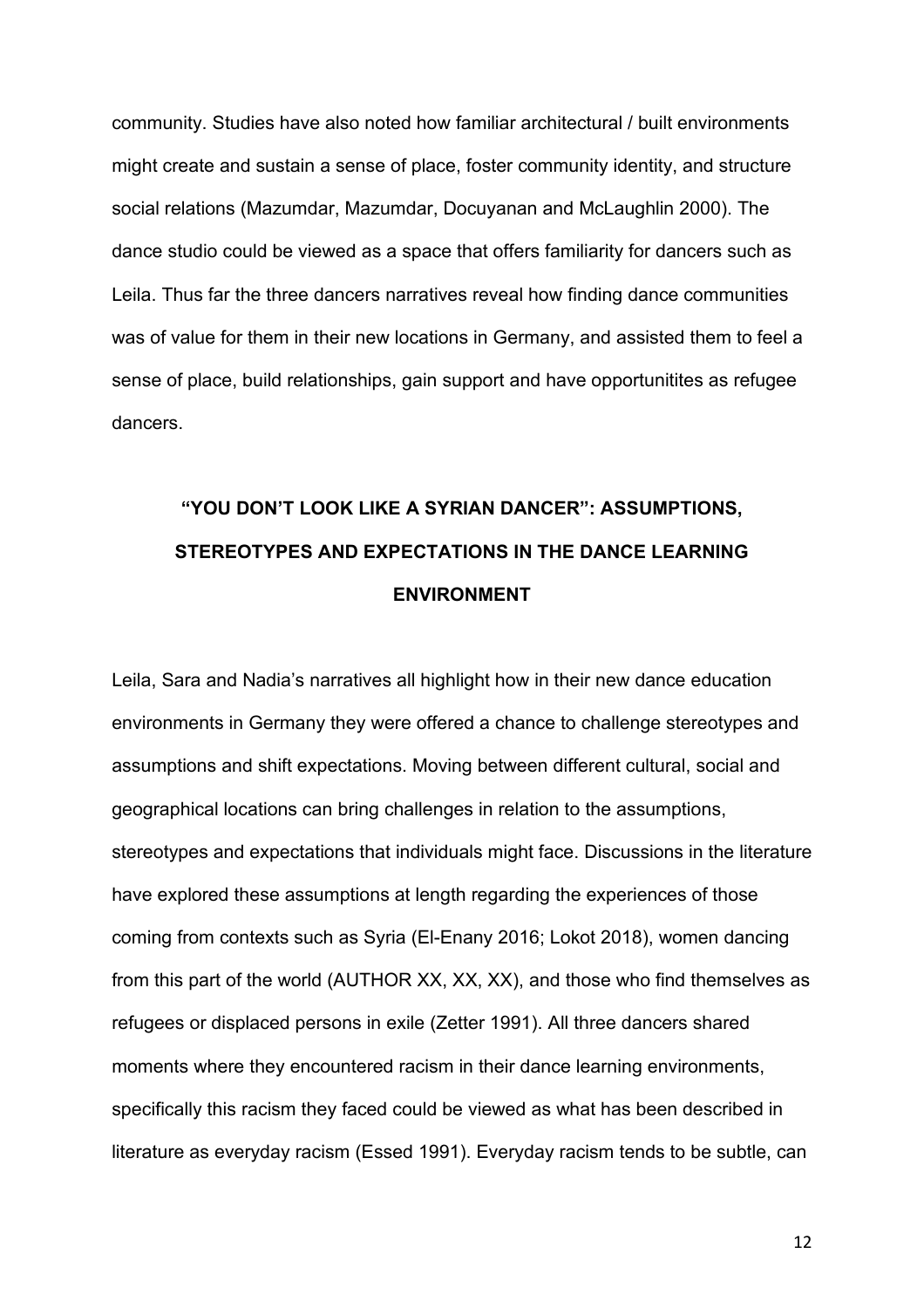go unnoticed (except for the person feeling the impact of the racism on them), and therefore is frequently not addressed. This form of racism can include speech and behaviours that treat cultural differences (such as dress, cultural practices, physical features or accents) as problematic, manifesting in disapproving glances, exclusionary body language, and positioning individual experiences and backgrounds as invalid (Dolan 2012). Nadia expressed one example of everyday racism in her dance class in Essen. She said,

Others in my dance class at university here in Essen joke around, and sometimes they put their scarf on their head and they say "oh, Nadia, look I'm Arab now." It might seem like a small thing, a joke, but it hurts me. But I just can't keep fighting back to this.

It has been noted that unlike overt acts of racism, everyday racism is not often purposefully intended to cause major offence or harm. However, as observed in the narratives shared by the three dancers, offence and harm does occur, and this in turn may influence how the dancers might choose to engage in and feel about the dance learning environment, and their relationships with those around them. The concerning strength of everyday racism is in its cumulative effect, where it continues to marginalise individuals or groups over time. The discussion of racism in dance education has been highlighted in past literature (see for example: Kerry-Berry 2010, 2012), nevertheless issues still seem to permeate the dance studio. Encounters of everyday racism may make dancers such as Nadia feel isolated and out of place, creating further challenges of her finding a sense of belonging and community in her new home environment. As dance educators and researchers there is a responsibility for us to be aware of the power various acts of racism may have in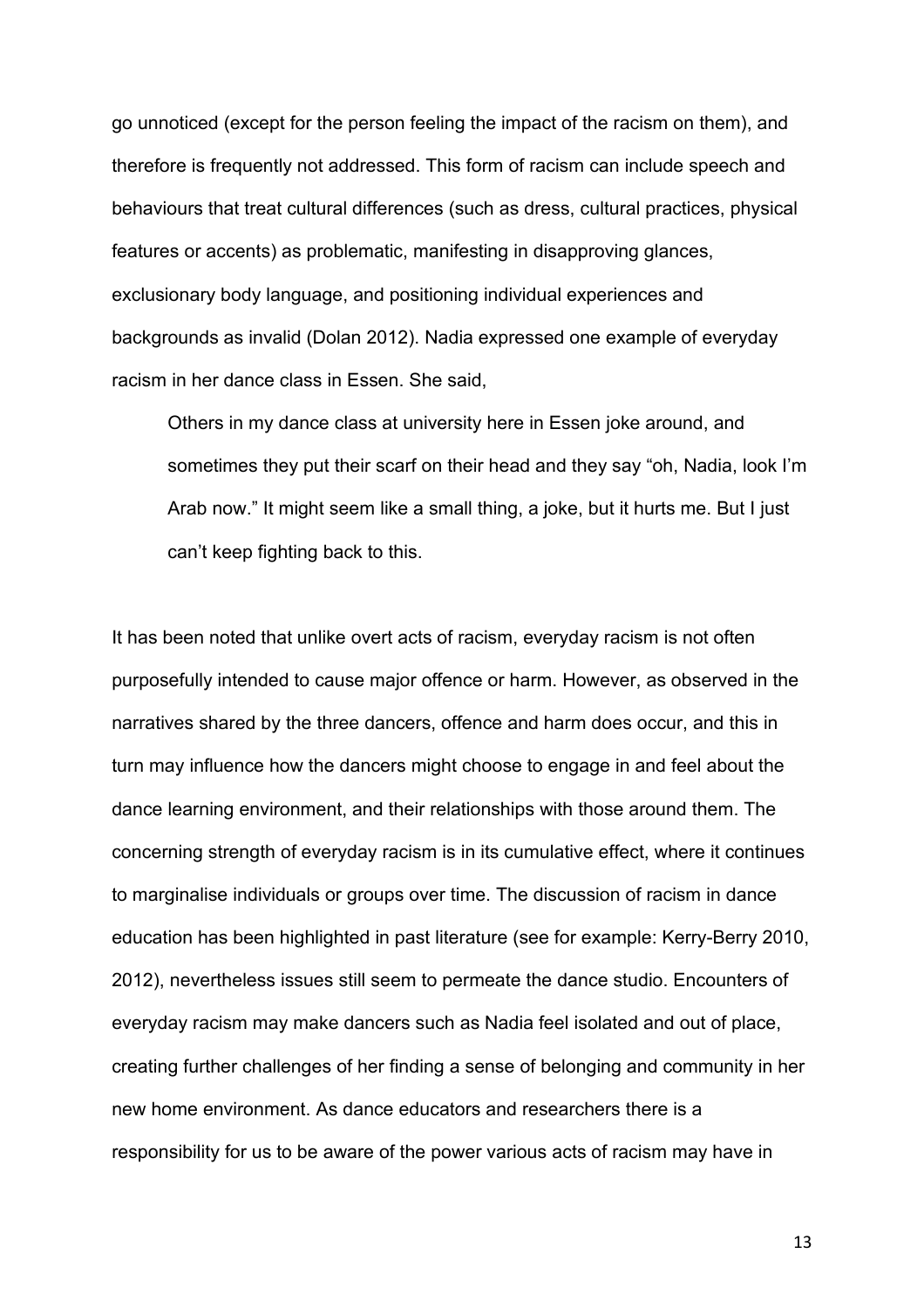dance learning environments, and look for ways to mitigate these from dance education practices.

While Sara did not encounter explicit moments of racism within the dance studio, she did speak about experiences where she faced stereotypes, mentioning how she had confronted assumptions from peers and teachers about what they thought she 'should' look like as a female dancer from Syria. She said,

People, like my teachers here in Germany when I first met them, come up to me and are like "really? You are from Syria? But you don't look like you are from there [Syria]." When I joined my class, they also occasionally said things like "oh, I thought you'd wear a veil" or "I thought you might look more like a belly dancer." I say to them, "really, why? What should I look like?" Often, they don't say anything and are like, "oh, I just didn't think women danced there [in Syria]."

Sara's reflections highlight some stereotypes of what a woman from Syria might be, but particularly assumptions of a dancing woman from Syria. It can be noted that to a large extent past scholarship and the popular media have frequently offered simplistic, stereotyped images of women in the wider Middle Eastern region (see for example: Al-Faruqi 1978; Buonaventura 1983, 2004, 2010; Helland 2001). Western media frequently portrays women in this region as passive victims, veiled, invisible, and submissive, and there has often been a desire from media sources, scholars, anthropologists and writers to liberate these women. Such representations perpetuate existing assumptions, and in turn form the basis of what many people understand about women from this part of the world.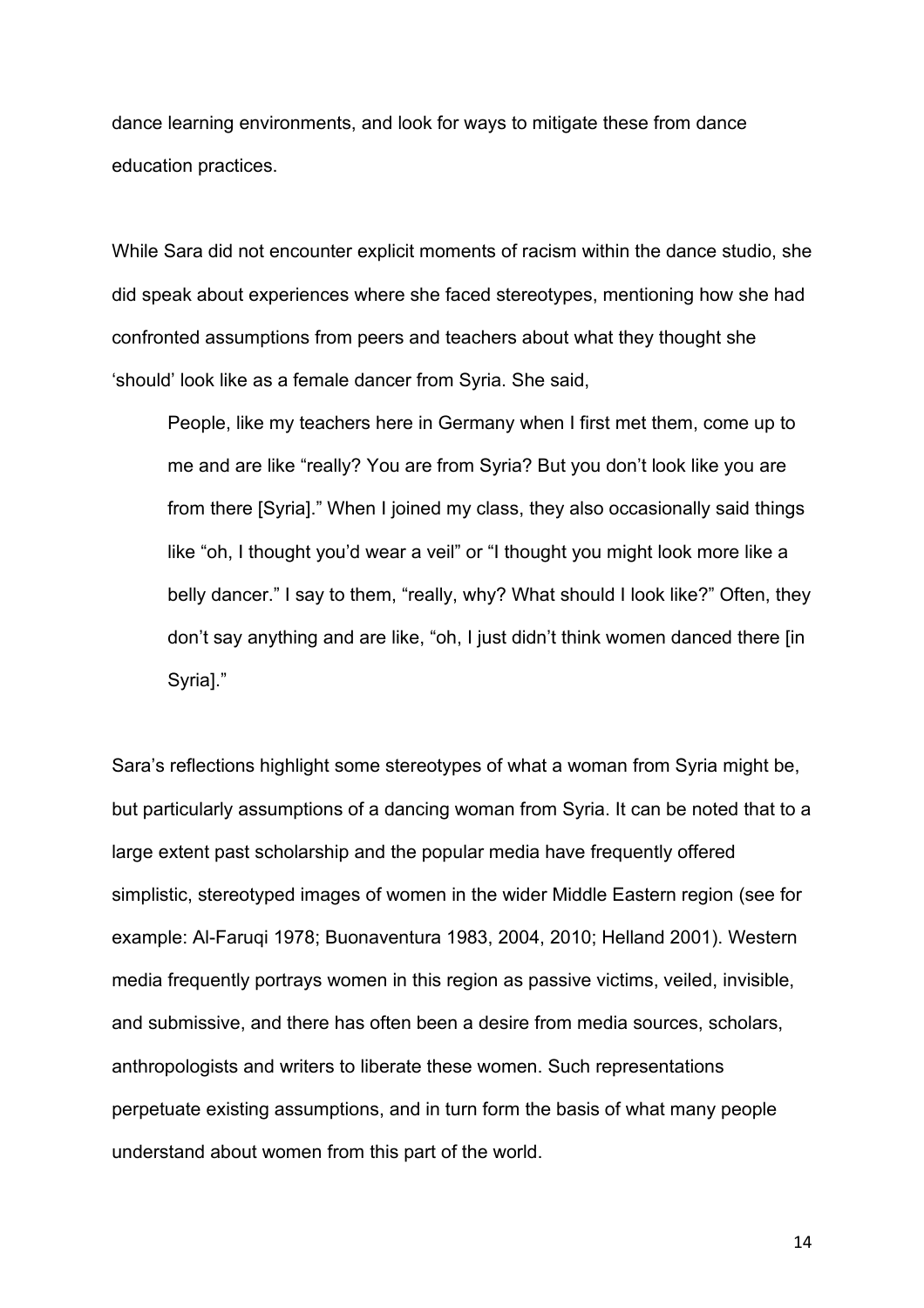The Arab woman who dances tends to conflict with the notion of the hidden, veiled, exotic woman. In Sara's encounter, the cultural legacy of Orientalism permeates perceptions. As Aaleh Afshar (2016) explains, "the perception of westerners has been formed by alluring literature from the East presenting ever more seductive e and mysterious images of the oriental woman" (xi). While it can certainly be acknowledged that perceptions held by those outside of the Middle Eastern region are varied and diverse and Afshar's comment is a broad sweep of what those in a Western context might perceive, the notion that a woman dancing who was from Syria was a surprise was not limited to the experience shared by Sara. Leila noted that "people often look at me with surprise when I say 'I am a dancer'," and Nadia shared, "I think people don't expect me to be a dancer, they seem to think this is something special for a woman from Syria." Alongside assumptions regarding aesthetics, there were also moments where the dancers found they faced certain expectations over what their prior dance learning experiences might be, and what their intentions were in pursuing dance education. Nadia explained,

I've had people – teachers, students, even one person who was the director of a department at University – ask me why I am doing this [studying dance]. They assume that I started dancing only once I arrived in Germany. I get comments such as "that is great you can finally do what you love" and "having this freedom to be a dancer must be great." When I say that I am studying dance I have had comments like "is that for therapy – you know, to deal with the War?" I tell them I have danced since I was five years old and I was a professional dancer in a company in Syria before I left. You see their expression change, they are so confused.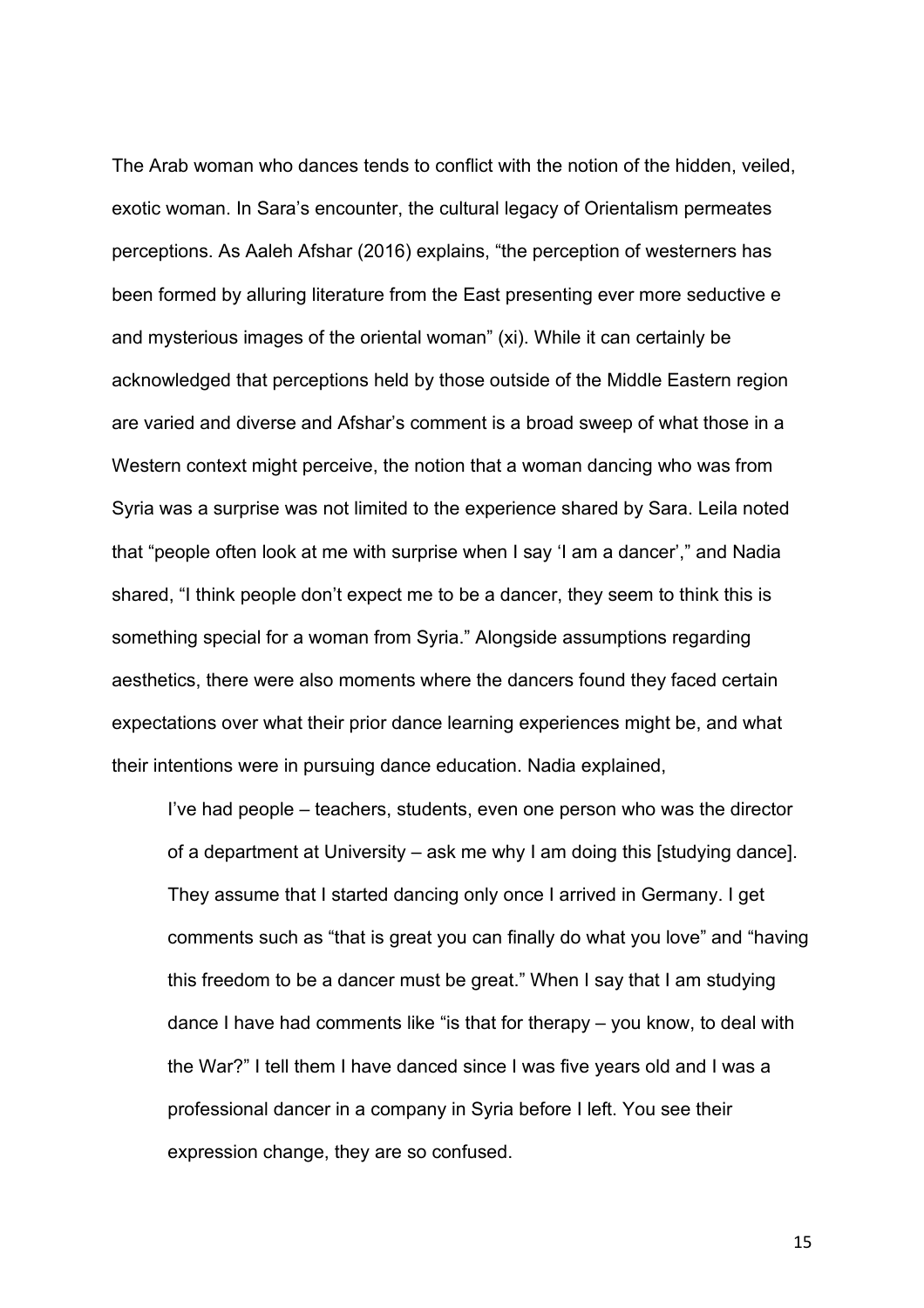Nadia's narrative reveals that there are expectations that others might have about her dance background, and also what she might want to achieve and pursue through dance education. Similarly, Leila mentioned "in my audition for dance school here [in Germany] they asked me if I was choosing to study dance because I now had 'freedom' to make my own decisions." The idea that dancers such as Nadia might only be engaging in dance learning now that they are in a different cultural context continues to perpetuate assumptions about dance and dancers from certain parts of the world. Prior to the Civil War there was a rich and diverse artistic scene in Syria, and visual arts, music, dance, theatre, handcrafts and poetry were readily accessible to many (Adwan 2016). Within the wider artistic scene, dance education in Syria has a long history (Silverstein 2012). The ignorance that dancers such as Nadia encounter in passing conversations may also further exacerbate feelings of isolation and displacement that they may already be grappling with. In the new dance learning environments Nadia, Leila and Sara have faced everyday racism, stereotypes and assumptions. Simultaneously it is evident that within these new contexts they have opportunities to challenge these situations and representations. The three women appear to be repositioning not only how they are understood in their new dance communities, but also how refugees, women, and those from geographical regions neglected in dance discourse are portrayed in a more general sense.

# **"I WAN'T TO BE KNOWN FOR MY DANCING, NOT BECAUSE OF WHERE I COME FROM": RE-ESTABLISHING IDENTITIES THROUGH DANCE EDUCATION AND CREATING HOPE FOR THE FUTURE**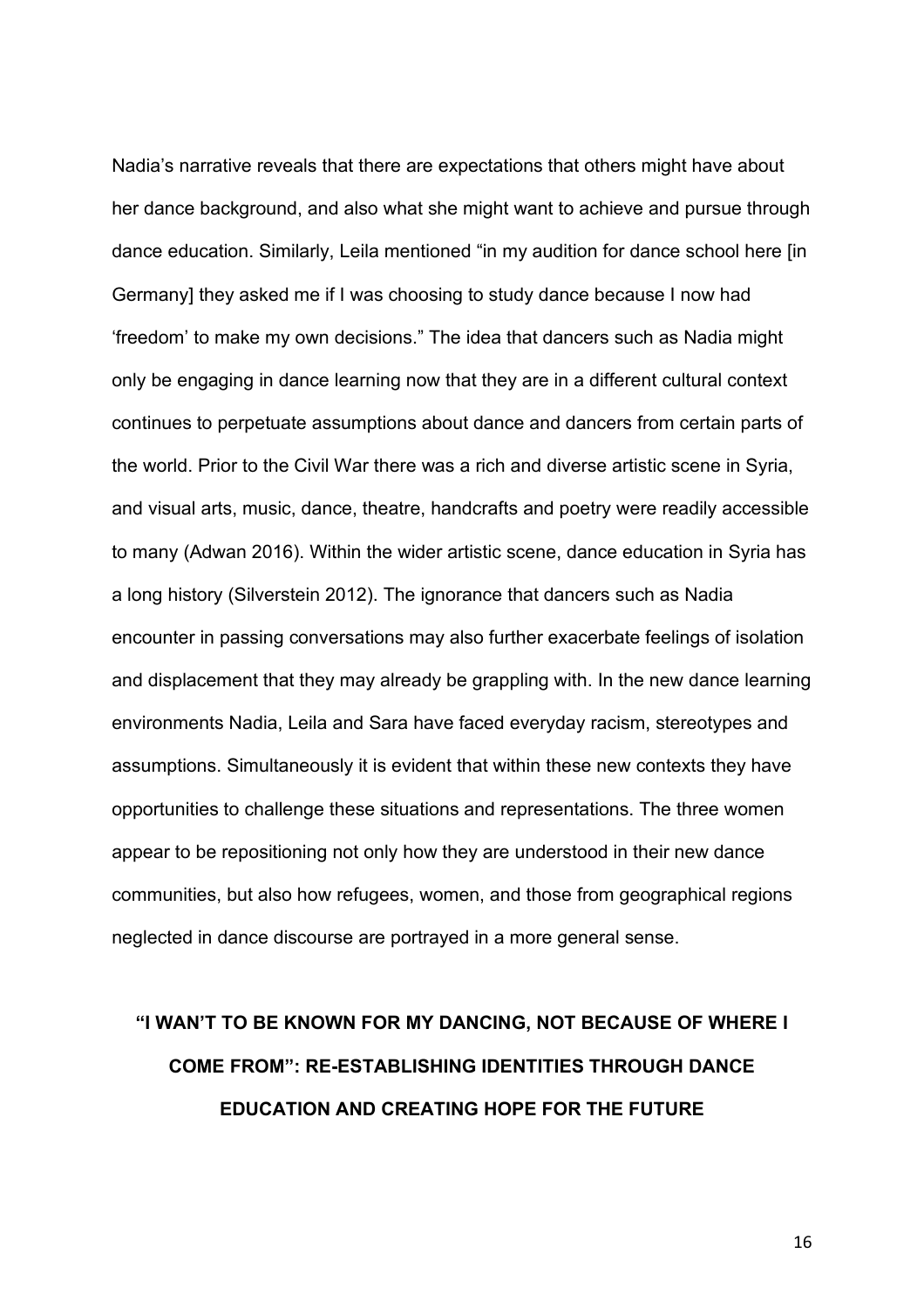In the narratives of searching for community and the challenges faced in the dance education environment, the three dancers also spoke about re-forming and reshaping identities through their dance learning encounters. It appears that dance communities are significant in this process. The dancers discussed how they had experienced being identified by a national identity in dance classes. Sara shared,

I've been introduced to people as the Syrian dancer by my peers. One of my teachers singled me out when we had a visitor from the government – she pulled me aside and was like, "this is Sara, she's from Syria". In those sorts of situations I don't know what to say. I feel like I am on show. What I would like is for people to just allow us to be who we are without the label of Syrian. To be known even as an artist first, before being Syrian.

Sara's thoughts resonated with those offered by Nadia and Leila. Leila shared, "I'm more than just Syrian," and Nadia reflected on this saying "I have to wonder why it is so important now for us to be labelled as 'Syrian' at any opportunity." Alongside such discussions were conversations about how the dance class gave space for reflection and exploration of past experiences, particularly those to do with the context of the Syrian War, or alternatively the chance to not focus on these experiences at all. Lauren B. Wilcox (2015) argues that the body can be a location for "opening up space for thinking about politics and resistance" (5). The notion of 'carrying' their experiences of war inscribed on their bodies was something that Nadia, Sara and Leila all mentioned in discussion. Some expressed that this was something they had sought to incorporate and draw on in relation to their dance work, and others explained that their feeling towards this had shifted over time. Leila shared,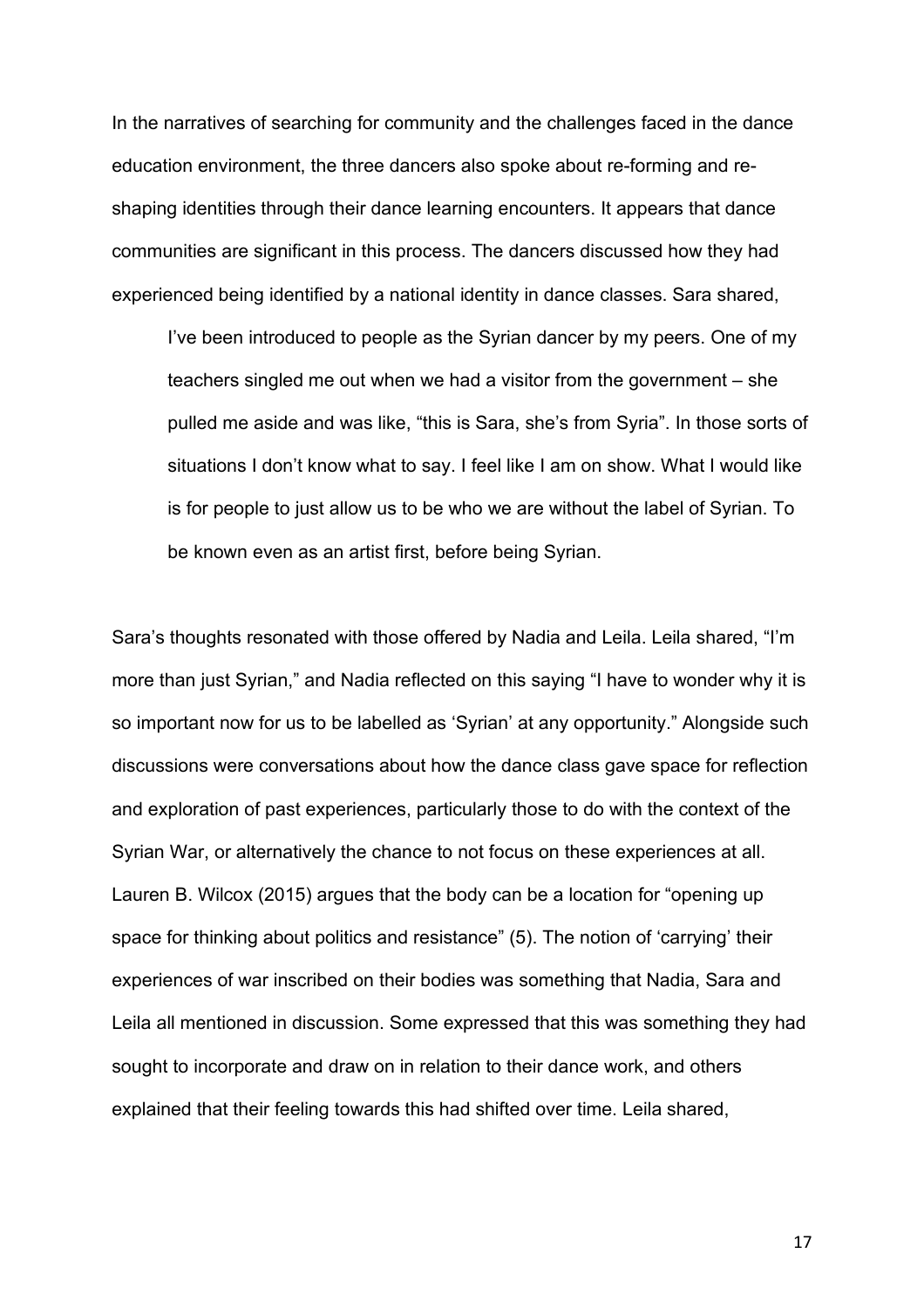I'm not so interested in the idea of preserving 'Syrian-ness' through dancing. I think I am more interested in creating a new community through dance, one where we bring our backgrounds and experiences into the conversation and this can inform our artistic work. My class at university is from all over the world, not just Germany, and not just Europe. I think this has really helped me feel that I can be just who I am and take time to figure that out.

Leila's narrative returns to the notion of creating community, and she specifically refers to a new dance community that was relevant to her re-establishing her identity as a dancer in Germany. The diversity of the dance education environment seems to have assisted her to explore this and feel embraced in this context, reiterating the significance of fostering and sustaining community for refugee dancers. Nadia also shared her experience, explaining,

When I started to take choreography classes at university in Germany, everything I was doing was all about the War. I guess it was because I felt I needed to, and my class and teacher was super supportive of this. It was choreography as therapy I guess. But then after about one semester I was thinking: do I really want to keep revisiting these feelings? Do I really want to keep exploring this trauma through my body? I decided that while I might explore this in the future right now I needed to give my body positive experiences and I had so much more to learn. I realized that my body was tight, frightened, and holding a lot of troubles because of what it had endured in the War. My movement was rigid, contained and scattered – not unlike what I had been through. Slowly, I started to explore other ideas of movement, to let my body feel different things and to be a little more in tune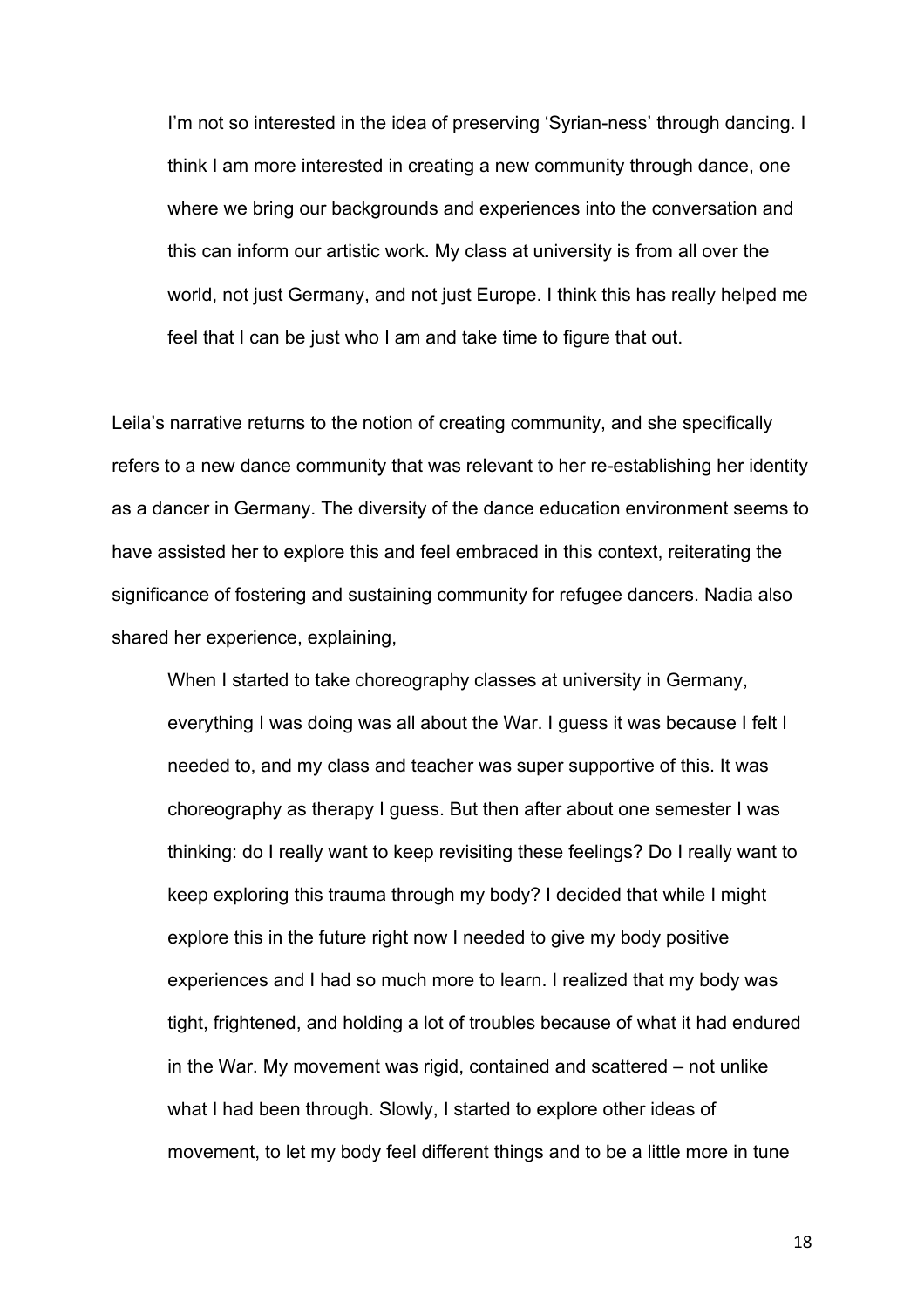with the new environment I was in. Having people who I was learning from and working with being really open to what I had been through gave me hope that I would find my way and figure out for myself who Nadia needed to be as a dancer in Germany.

It has been noted that "people live in wars, with wars, and war lives with them long after it ends" (Parashar 2013, 618), and there is substantial literature that investigates issues about war and the body (see for example: Basham 2013; Sylvester 2011, 2013; Wilcox 2015). However, as Nadia's reflections highlight, there may be diverse ways that individuals want to express or explore their past embodied experiences in the dance class, and this may shift over time. This is an area of research that could warrant further exploration to understand, especially in relation to the context of dance education. Nadia's narrative also mentions the idea of hope – that the context she was learning within gave her hope for who she might become. Like Nadia, Sara also spoke of hope, sharing that "to continue to dance, to continue to learn gives me hope for my life here in Germany. It means I can now think about the future and that I might achieve something."

The concept of hope in and through dance education has been critically queried and untangled in multiple ways. Such thoughts resonate with Paulo Freire and Ana Maria Araújo Freire's (1997) text *Pedagogy of the Heart*, where the notion of hope is grounded in the philosophy that hope is characterized by its behavioural dimension as "the impatiently patient wait" (81). From a Freireian perspective, such behaviour is distinguished from passive resignation of a situation because it requires courage, boldness, endurance, and perseverance, to lift above trials of life and to be patient in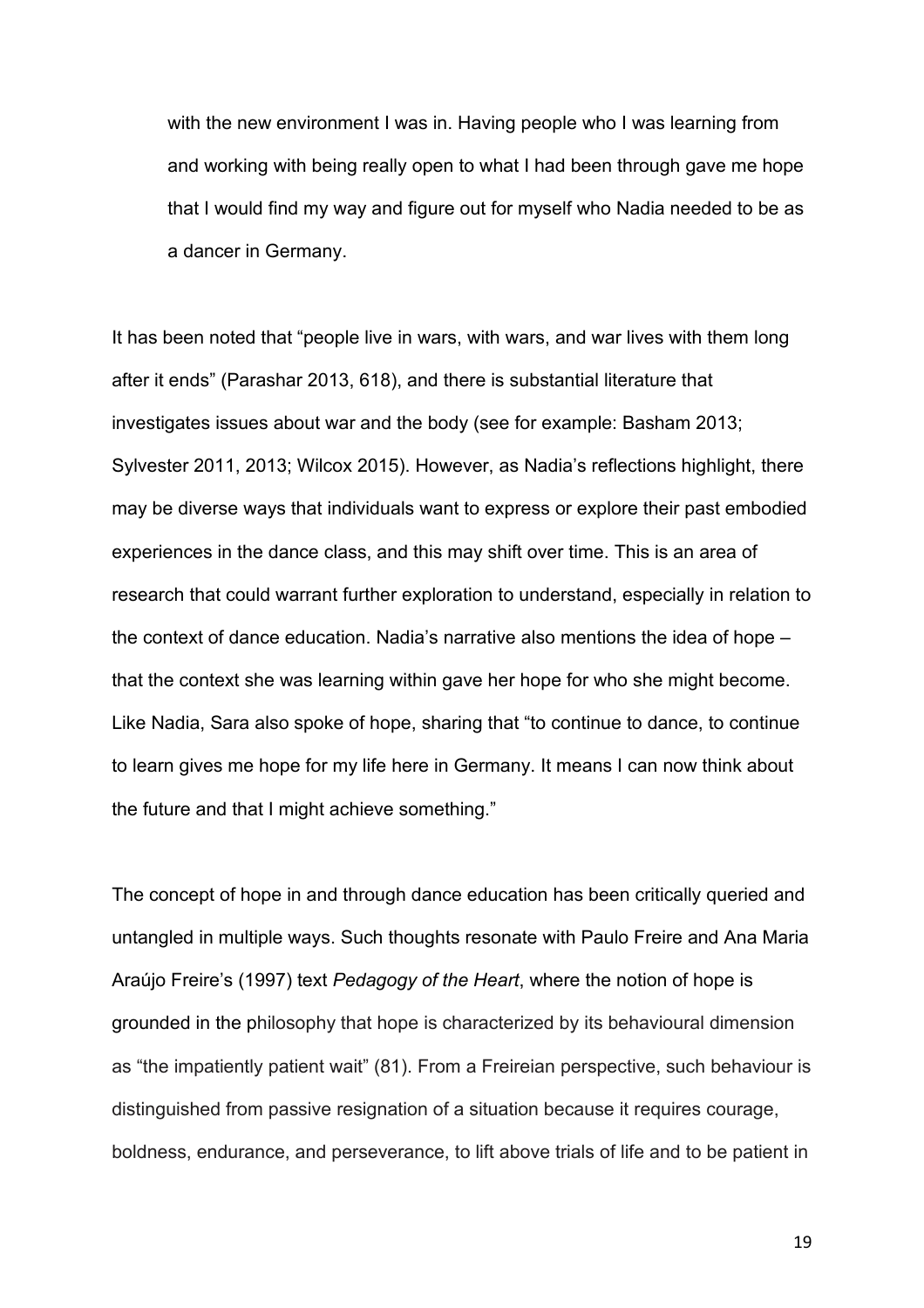hope. From experiences such as Nadia's it is clear that Syrian refugee dancers are finding hope in their dance communities in Germany and also through the act of dancing. Freire's understanding of hope allows us as dance educators to revisit the meaning of hope, and consider how this might be a quality that can be valuable to those dealing with situations of change, turmoil or upset. In a number of Freireian texts (1972, 1994, 1997) hope is equated with waiting – not in the passive sense, but rather "active waiting" (Marcel 1976, 280) – where one persistently seeks and struggles. The dancers experiences illustrate how they engage with hope that is active, and their attitudes connect with Freire's (1972) remark that, "[i]f I fight with hope, then I can wait" (64). The notion of hope might appear to suggest a utopian ideal, an end-point, or a conclusion. However, as David Halpin (2003) expresses, without utopian views of hope within education, we would be existing in a soulless world. Halpin shares that "being hopeful, radical, and realistic are powerful motivational forces" (8), and through the utopian imagination of hope there is the potential for transformation to occur, moving one towards humanistic action. The views shared by Leila, Nadia and Sara remind us of how through opportunities to engage with dance and communities that are supportive of this, hope might be sustained, fostered and extended.

### **CONCLUSION**

In a world that is becoming more complex, with a volatile global political climate, and xenophobia, othering and marginalisation all too visible, now more than ever issues of diversity in dance education need to be attended to with sensitivity and care (Rowe, Martin, Buck and Anttila 2018). Refugee dancers and dancers in exile are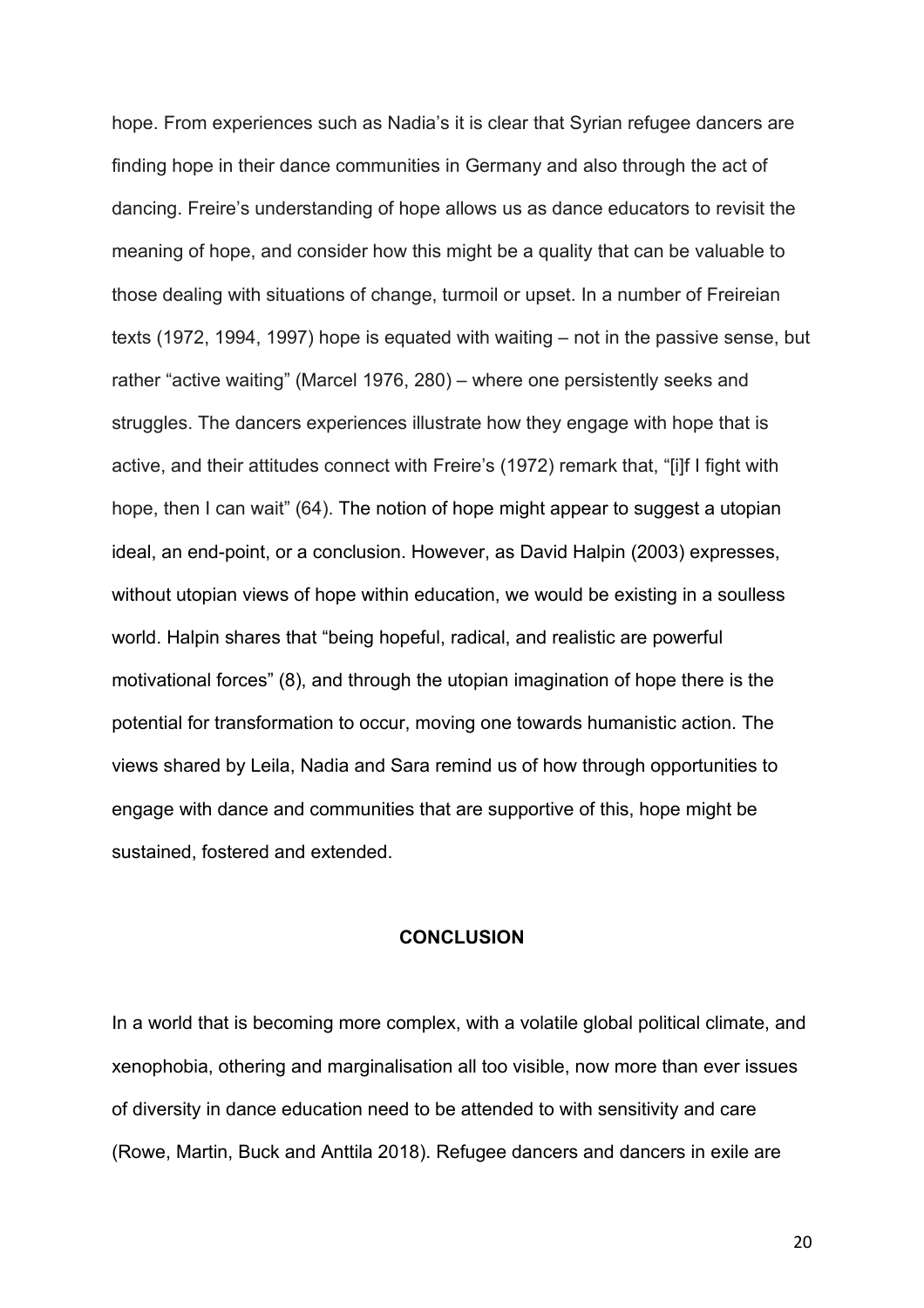cohorts that are often negated from dialogue and discussion in dance education scholarship. The experiences offered by Leila, Sara and Nadia illuminate questions for those inside and outside of dance education to consider, such as:

- Where are activities and practices such as dance education viewed and encouraged as integral to the refugee resettlement process?
- How are dance educators encouraging a celebration of knowledges and experiences from a diversity of backgrounds in the dance learning environments?
- Is there the potential to further create space for dancers such as Nadia, Leila and Sara to access spaces to participate in dance education, dancemaking and performance?
- Within a broader philosophical shift, how can dance educators foster identities in dance learning to be fluid and different?

Drawing from these three narratives, it appears that there are key issues of note for refugee dancers, particularly those who have resettled in Germany. Finding community – whether that be a studio with certain teachers, a group of dancers to work with, or a certain physical space – has been vital for the three dancers to reestablish social and professional relationships. Within this expression of community, it can be observed that various facets of support (as per the Cohen and Willis (1985) understanding) are reflected through dance education, even if this is not the explicit agenda of the dance learning practice occurring. At the same time however, the dancers have encountered stereotypes, assumptions and expectations that permeate the dance environments they find themselves within. Examples of everyday racism are shared, and while this is potentially a way for individuals to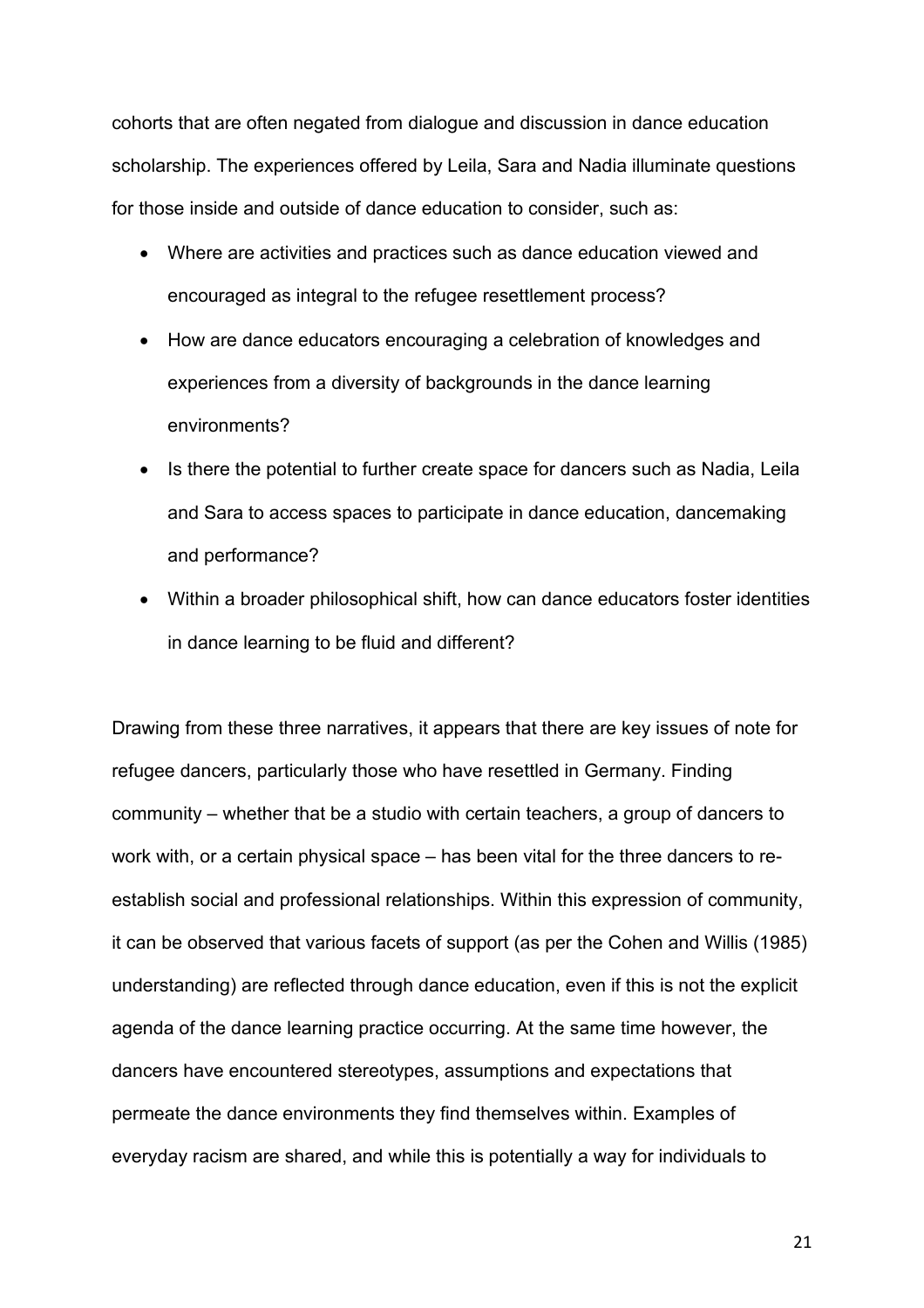navigate difference they are encountering, there is a need for further care and attention to shift such behaviours. In further reflections, Leila, Sara and Nadia spoke about the possibilities offered within their dance education encounters to explore and re-establish identities. Connected to this was discussion of their negotiation of the embodied impacts of war and management of past traumatic experiences in the learning contexts, while also offering a sense of hope that dance education might offer them in their new home location.

The experiences shared by Nadia, Leila and Sara raise numerous issues for dance education and dance educators to consider. While this article has only shared three dancers reflections on sustaining dance education in exile, their encounters reveal times of support, empathy and encouragement within their dance learning in exile, while also highlighting moments of feeling included or excluded from communities, confrontation with stereotypes and assumptions, perceived expectations and identities. Through further exploration of dance learning experiences of marginalised and silenced groups, there is the potential for further understanding, empathy and support to be offered by those in the global dance education community.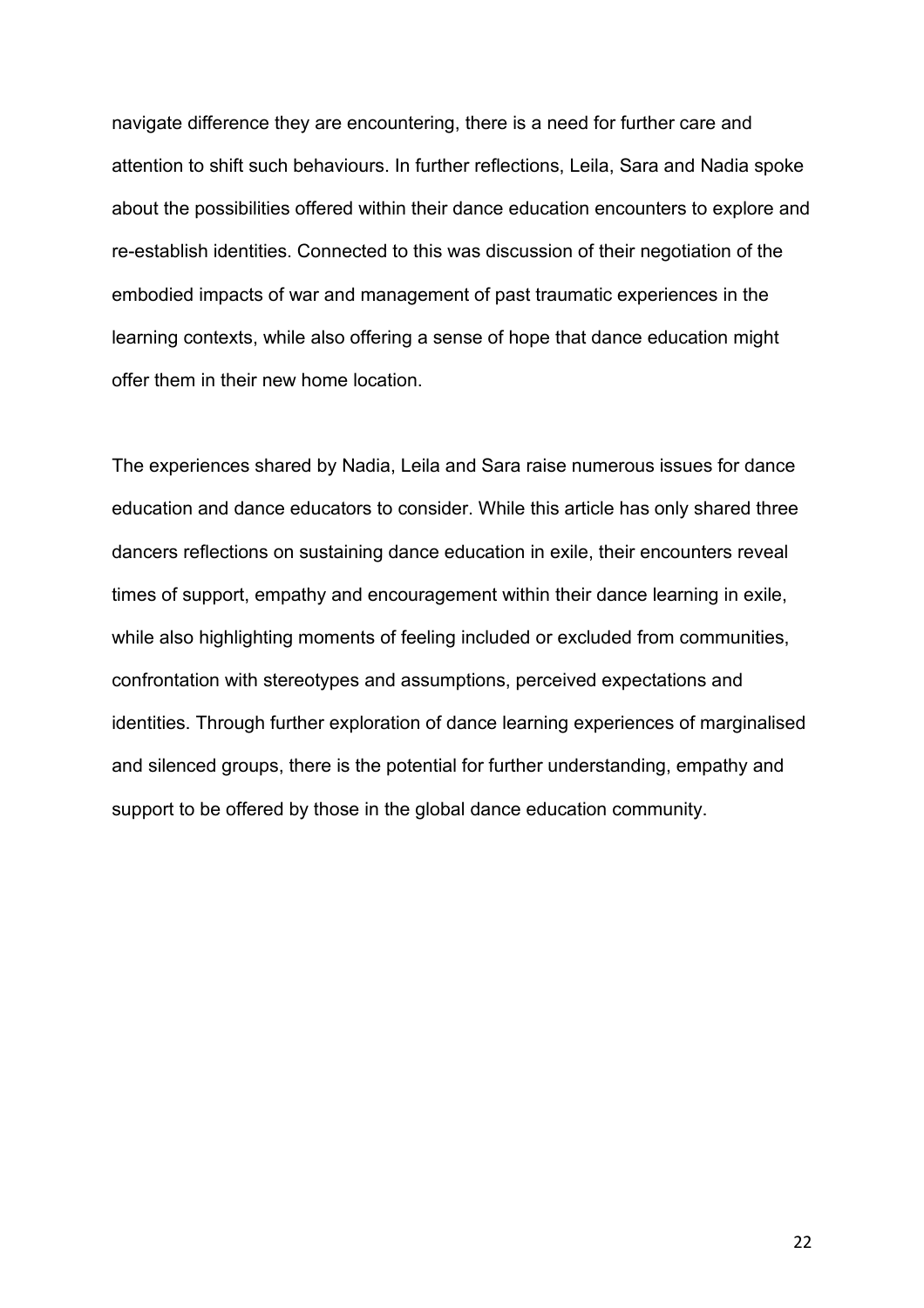#### **REFERENCES**

Adwan, Ziad. 2016. "The Opera House in Damascus and the 'state of exception' in Syria." *New Theatre Quarterly 32*, no. 3: 231-243.

Afshar, Haleh. 2016. *Women in the Middle East: perceptions, realities and struggles for liberation*. New York: Palgrave Macmillan.

Al-Faruqi, Lois Ibsen. 1978. "Dance as an expression in Islamic culture." *Dance Research Journal* 10, no. 2: 6-13.

Amans, Diane. 2017. *An introduction to community dance practice* (2nd edition). London: Palgrave Macmillan.

Arefi, Mayhar. 1999. "Non-place and placelessness as narratives of loss: Rethinking the notion of place." *Journal of Urban Design* 4, no. 2: 179-193.

Basham, Victoria. 2013. *War, identity and the liberal state*. London: Routledge.

Buonaventura, Wendy. 1983. *Belly dancing*. London: Virago Press.

Buonaventura, Wendy. 2004. *Something in the way she moves: Dancing women from Salome to Madonna*. Cambridge, MA: Da Capo Press.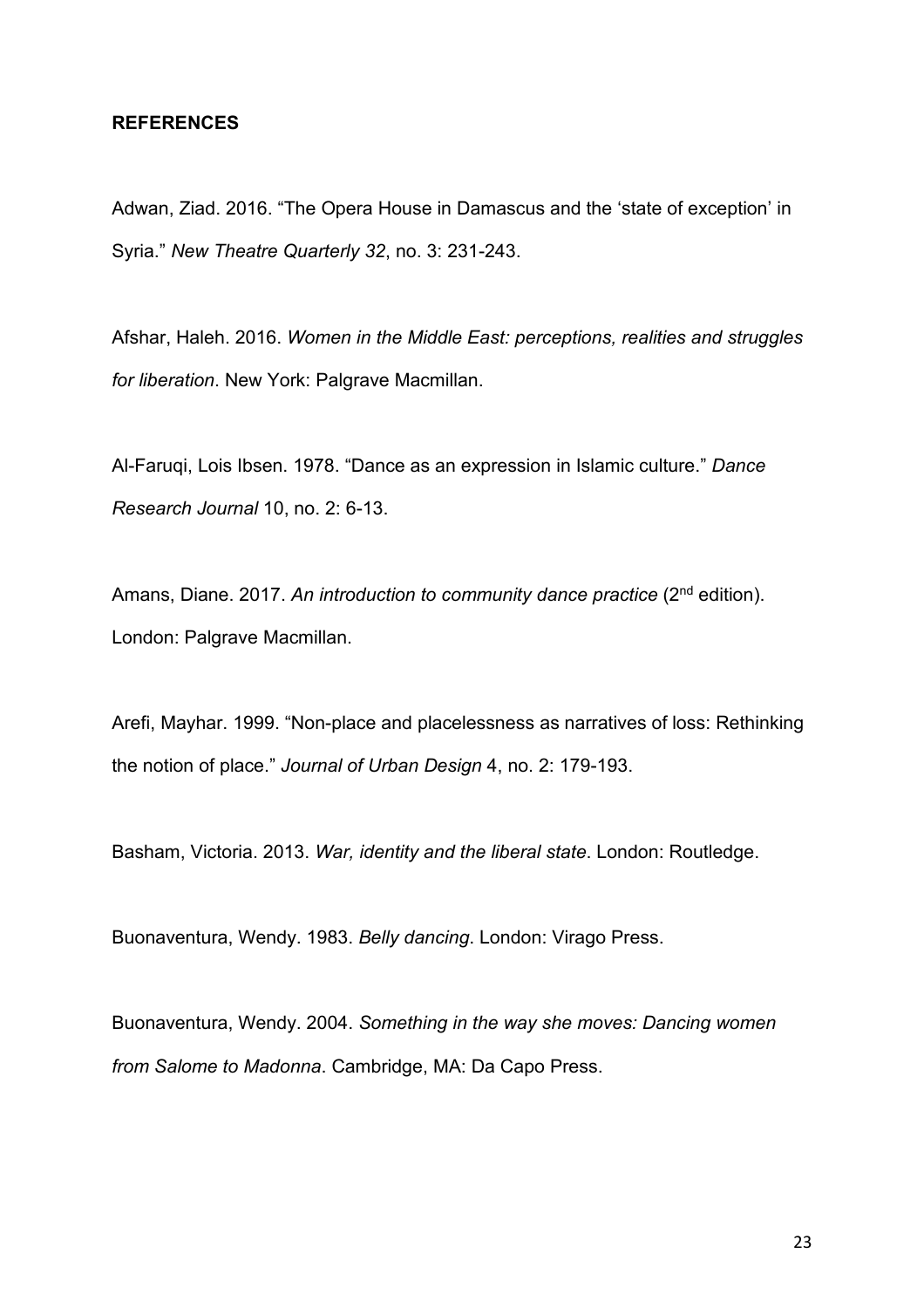Buonaventura, Wendy. 2010. *Serpent of the Nile: Women and dance in the Arab world, 2nd edition*. Northampton, MA: Interlink.

Cohen, Sheldon, and Thomas A. Wills. 1985. "Stress, social support, and the buffering hypothesis." *Psychological bulletin* 98, no. 2: 310.

Cresswell, Tim. 1996. *In place/out of place: Geography, ideology and transgression.*  Minneapolis: University of Minnesota Press.

Cresswell, Tim. 2004. *Place: A short introduction*. Oxford: Blackwell.

Dolan, Jill. "Casual racism and stuttering failures: An ethics for classroom engagement." *Performance Research* 17, no. 1 (2012): 38-46.

Easthope, Hazel. 2004. "A place called home". *Housing, theory and society* 21, no. 3: 128-138.

Easthope, Hazel. 2009. "Fixed identities in a mobile world? The relationship between mobility, place and identity." *Identities: Global studies in power and cultur*e 16, no. 1: 61-82.

El-Enany, Nadine. 2016. "Aylan Kurdi: the human refugee." *Law and Critique* 27, no. 1: 13-15.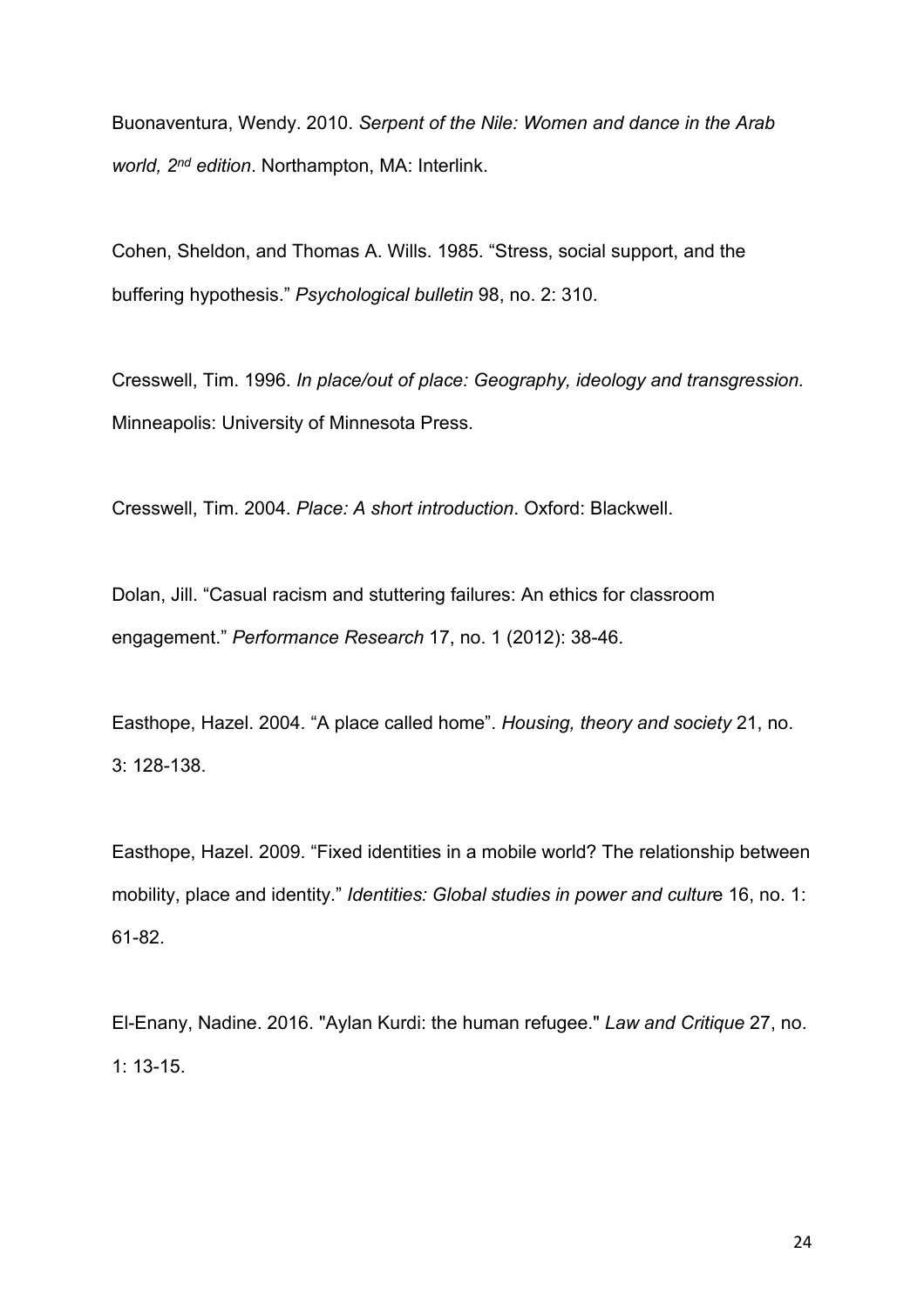Essed, Philomena. 1991. *Understanding everyday racism: An interdisciplinary theory*. Newbury Park: Sage.

Freire, Paulo. 1972. *Pedagogy of the oppressed*. Harmondsworth, UK: Penguin.

Freire, Paulo. 1994. *Pedagogy of hope*. London, UK: Continuum.

Freire, Paulo, and Ana Maria Araújo Freire. 1997. *Pedagogy of the heart*. New York, NY: Continuum.

Halpin, David. 2003. *Hope and education: The role of the utopian imagination*. London, UK: Taylor & Francis.

Helland, Shawna. 2001. "The belly dance: Ancient ritual to cabaret performance". In *Moving History/Dancing Cultures: A Dance History Reader*, edited by Ann Dils & Ann Cooper Albright, 128–135. Middletown, CT: Wesleyan University Press.

Houston, Sarah. 2005. "Participation in community dance: A road to empowerment and transformation?" *New Theatre Quarterly* 21, no. 2: 166-177.

Kerr-Berry, Julie. 2010, "Progress and Complacency A "Post-racial" Dance in Higher Education?." *Journal of Dance Education* 10, no. 1: 3-5.

Kerr-Berry, Julie. 2012. "Dance education in an era of racial backlash: Moving forward as we step backwards." *Journal of Dance Education* 12, no. 2: 48-53.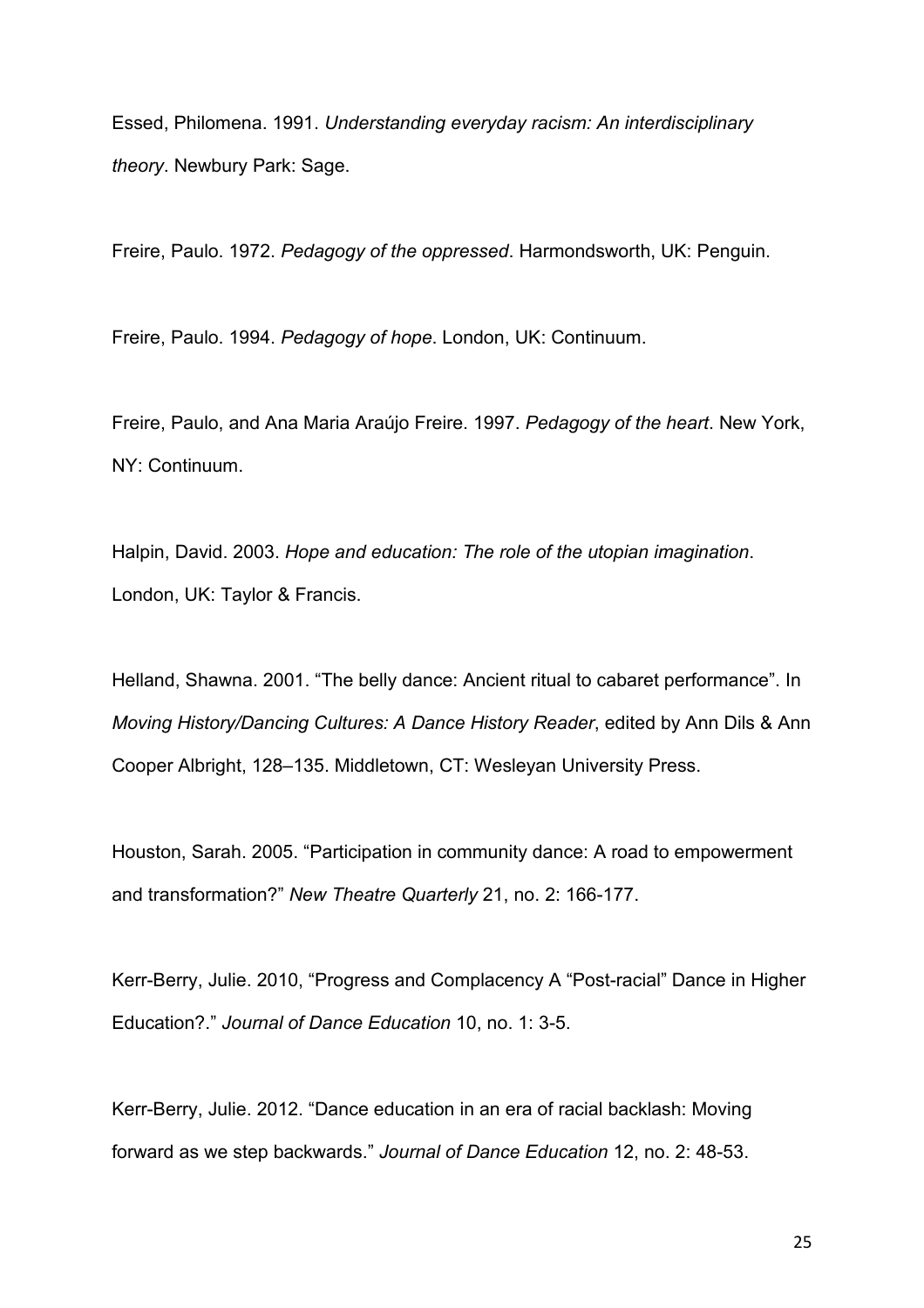Kovacev, Lydia, and Rosalyn Shute. 2004. "Acculturation and social support in relation to psychosocial adjustment of adolescent refugees resettled in Australia." *International Journal of Behavioral Development* 28, no. 3: 259-267.

Lokot, Michelle. 2018. "Syrian refugees: thinking beyond gender stereotypes." *Forced Migration Review* 57: 33-35.

McCarthy-Brown, Nyama. 2009. "The need for culturally relevant dance education." *Journal of Dance Education* 9, no. 4: 120-125.

Malpas, Jeff. 1999. *Place and experience: A philosophical topography*. Cambridge: Cambridge University Press.

Marcel, Gabriel. 1976. "Desire and hope". In *Readings in existential phenomenology*, edited by Nathaniel Lawrence and Daniel O'Connor, 277–285. Englewood Cliffs, NJ: Prentice Hall.

AUTHOR, XX.

AUTHOR, XX.

AUTHOR, XX.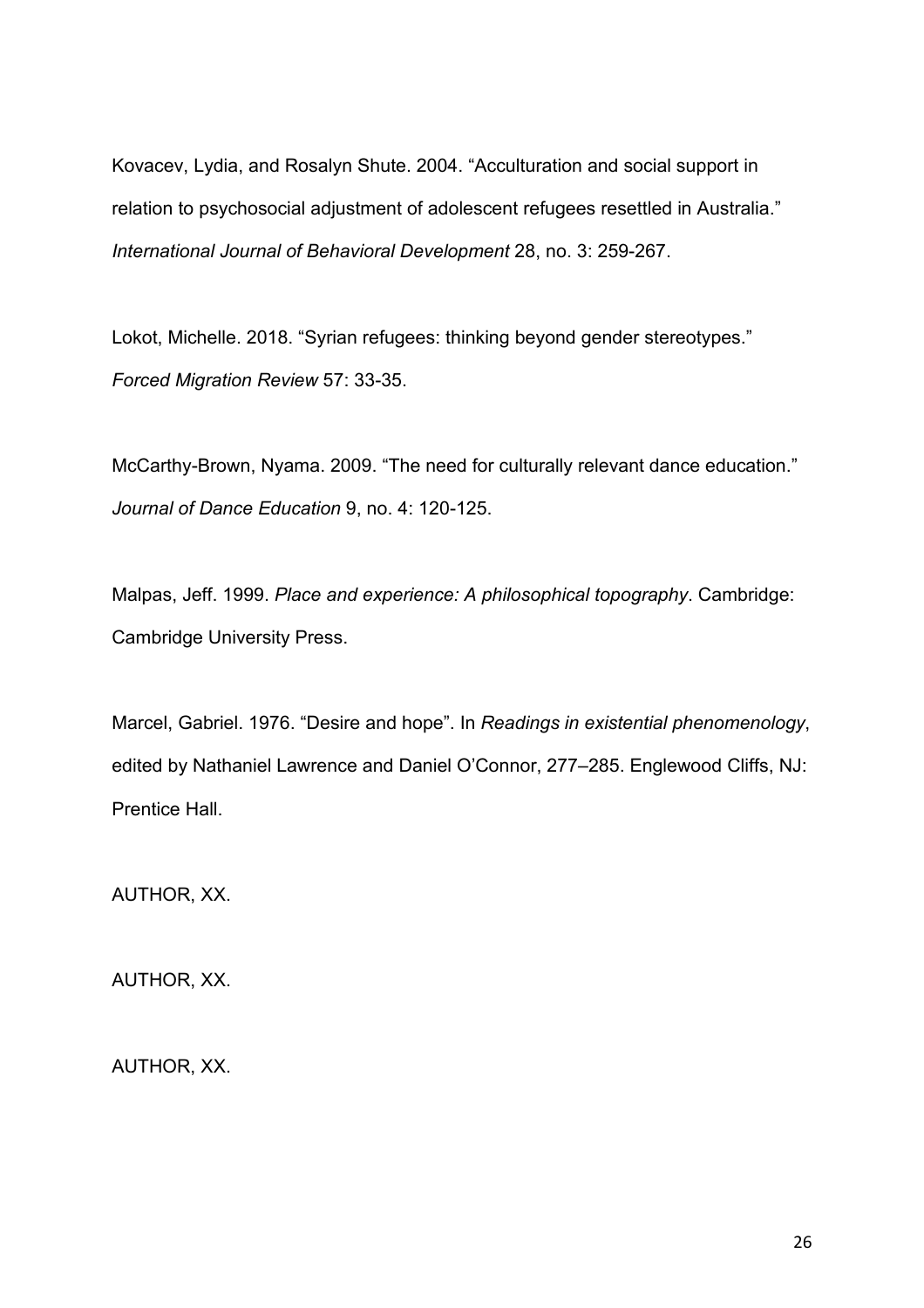Mazumdar, Sanjoy, Shampa Mazumdar, Faye Docuyanan, and Colette Marie McLaughlin. 2000. "Creating a sense of place: the Vietnamese-Americans and Little Saigon." *Journal of environmental psychology* 20, no. 4: 319-333.

Melchior, Elizabeth. 2011. "Culturally responsive dance pedagogy in the primary classroom." *Research in Dance Education* 12, no. 2: 119-135.

Mels, Cindy, Ilse Derluyn, and Eric Broekaert. 2008. "Social support in unaccompanied asylum‐seeking boys: a case study." *Child: Care, health and development* 34, no. 6: 757-762.

Ostrand, Nicole. 2015. "The Syrian refugee crisis: A comparison of responses by Germany, Sweden, the United Kingdom, and the United States." *Journal on Migration and Human Security* 3, no. 3: 255.

Parashar, Swati. 2013. What wars and war bodies know about international relations. *Cambridge Review of International Affairs* 26, no. 4: 615-630.

Parrish, Mila. 2009. "David Dorfman's "Here": A Community-Building Approach in Dance Education." *Journal of Dance Education* 9, no. 3: 74-80.

Pottie, Kevin, Christina Greenaway, Ghayda Hassan, Charles Hui, and Laurence J. Kirmayer. 2016. "Caring for a newly arrived Syrian refugee family." *Canadian Medical Association Journal* 188, no. 3: 207-211.